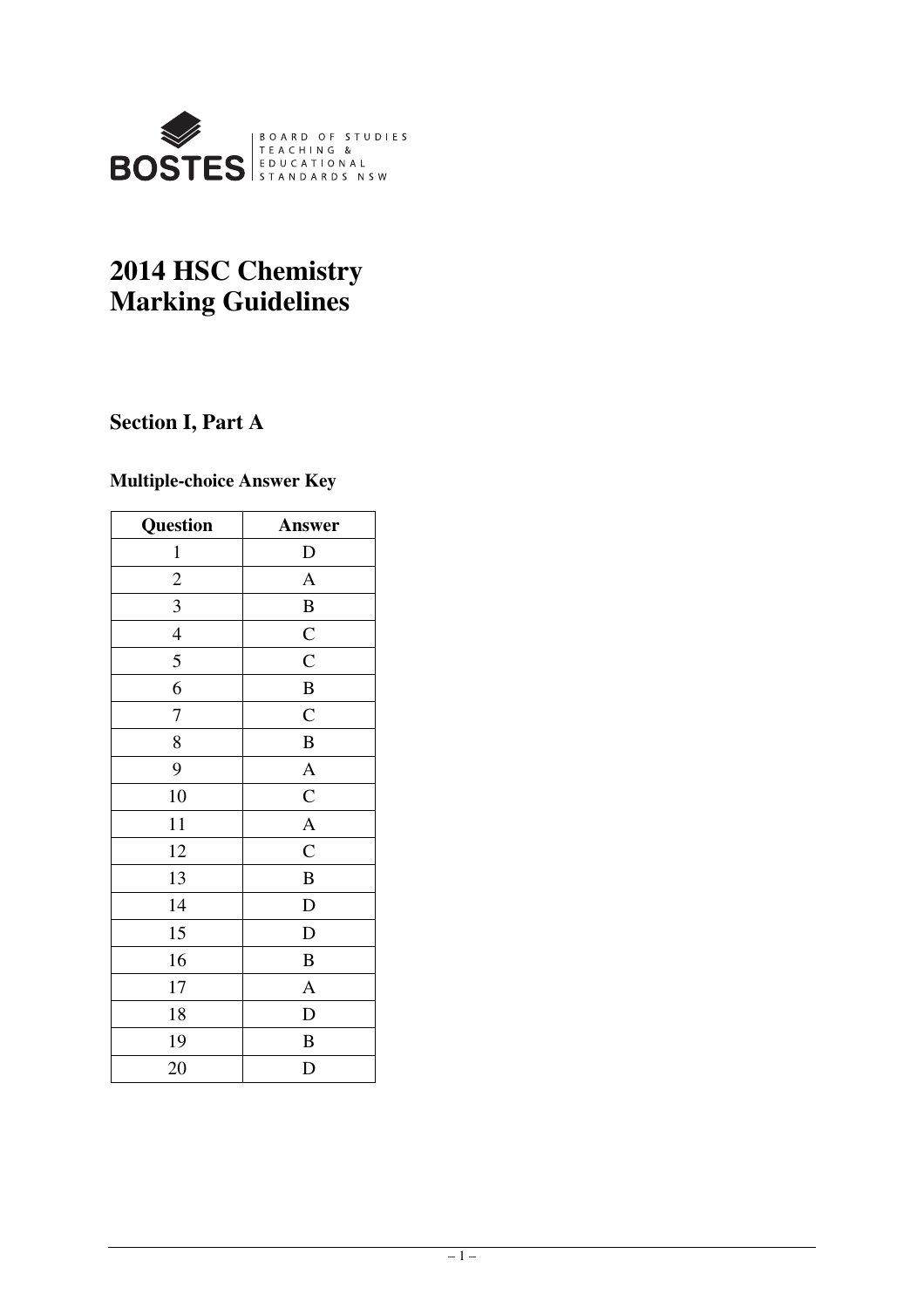# **Section I, Part B**

# **Question 21**

|    | <b>Criteria</b>                                                                                  | <b>Marks</b> |
|----|--------------------------------------------------------------------------------------------------|--------------|
|    | Clearly shows how processes $A$ and $B$ are similar and/or different in<br>producing the element |              |
|    | Outlines some features of both processes                                                         |              |
| OR |                                                                                                  |              |
|    | Describes one process                                                                            |              |
|    | Identifies a feature of process $A$ or process $B$                                               |              |

# *Sample answer:*

Process *A* takes place in a nuclear reactor while process *B* is in an accelerator. In a nuclear reactor, the target nucleus is bombarded with neutrons which produces an unstable radioisotope which then decays by beta emission to produce the element. In an accelerator, the target nucleus is bombarded with a helium atom producing the same element.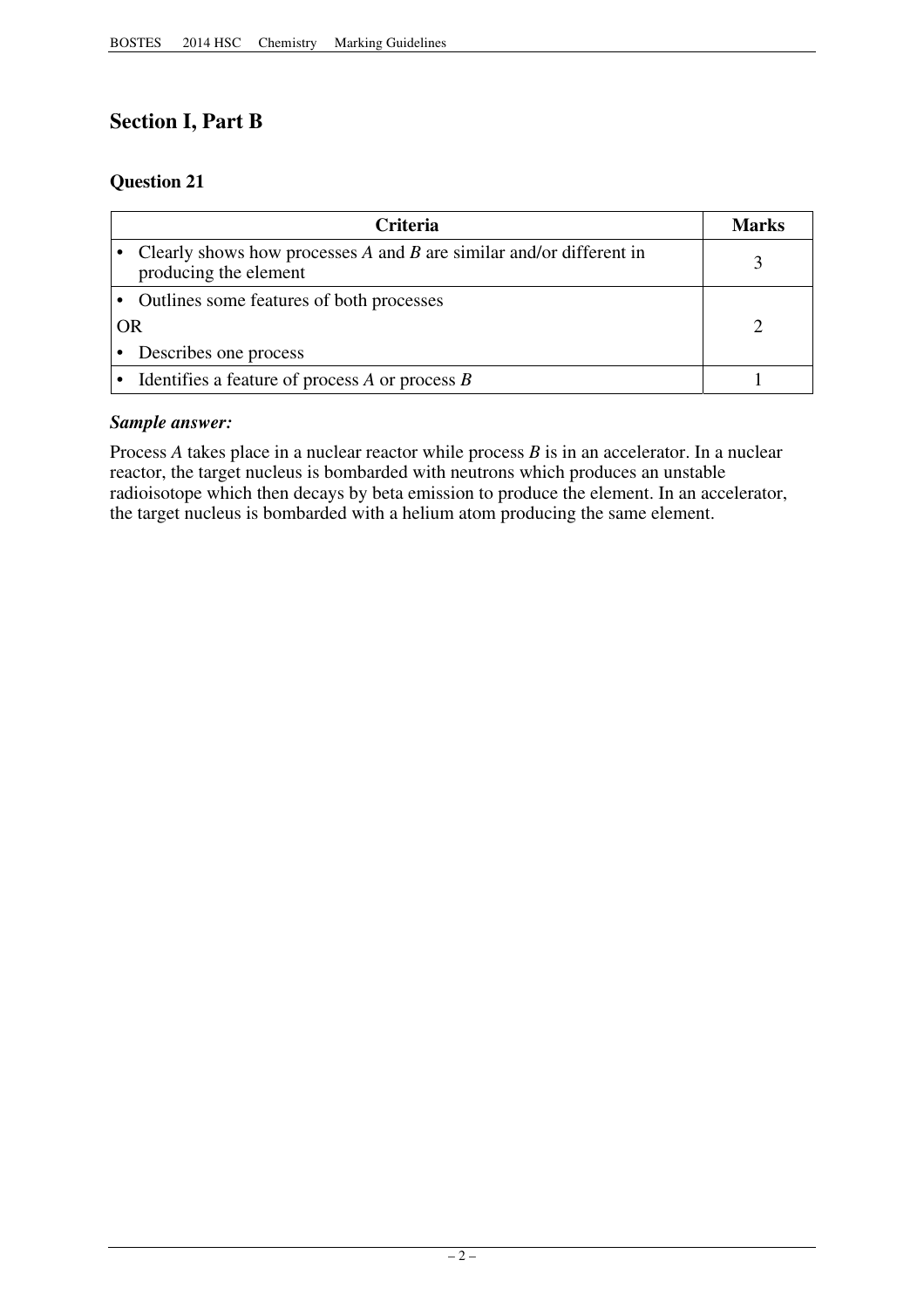# **Question 22 (a)**

| Criteria                                                                 | <b>Marks</b> |
|--------------------------------------------------------------------------|--------------|
| Correctly draws the TWO line graphs with appropriate scale and label/key |              |
| Draws TWO lines of best fit on the same axes                             |              |
| <b>OR</b>                                                                |              |
| Correctly draws ONE line graph on appropriate scale                      | 2            |
| <b>OR</b>                                                                |              |
| Correctly plots all points on appropriate scale                          |              |
| Chooses appropriate scale                                                |              |
| <b>OR</b>                                                                |              |
| Correctly plots some points                                              |              |

# *Sample answer:*

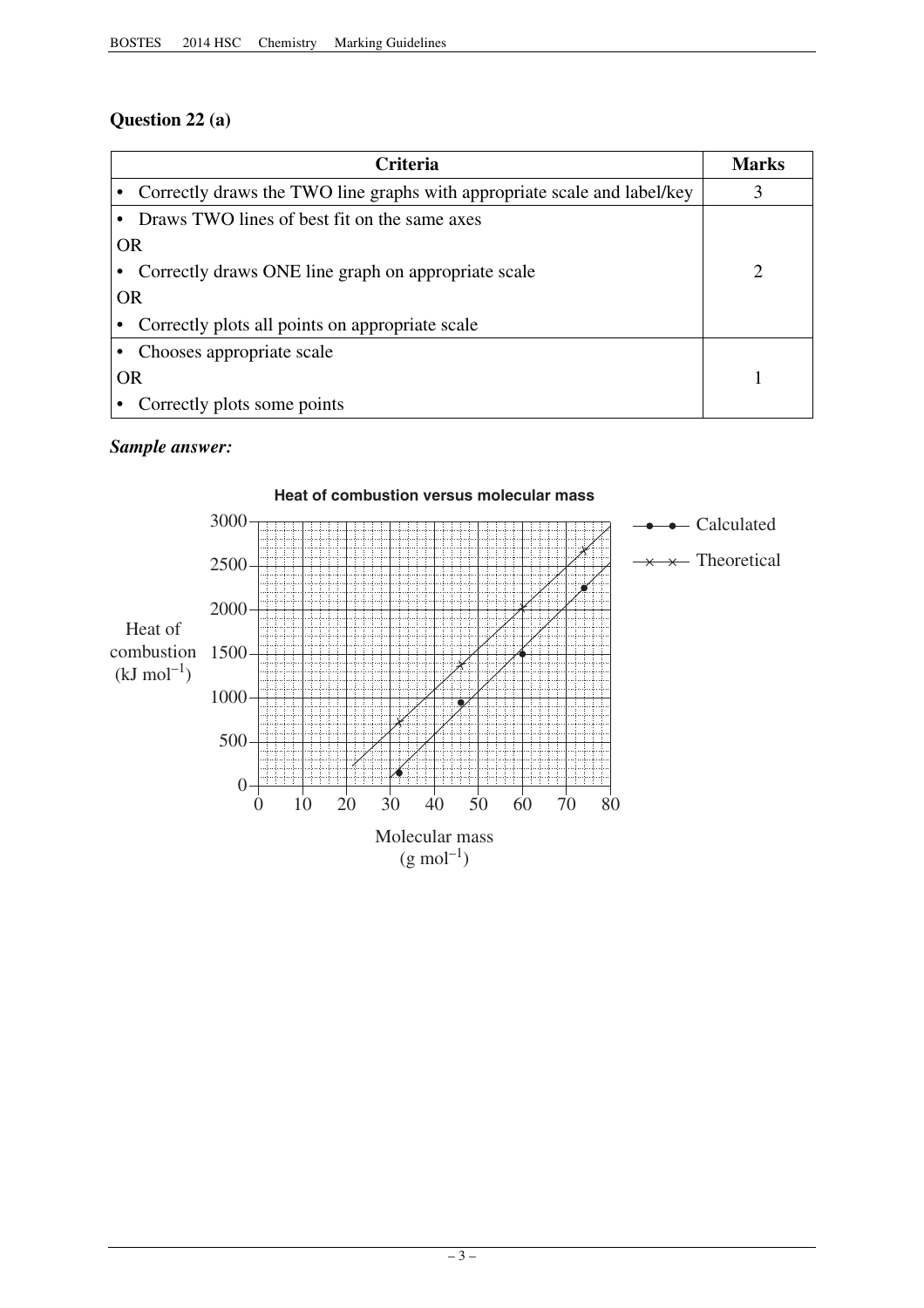# **Question 22 (b)**

| Criteria                                                                                             | Marks |
|------------------------------------------------------------------------------------------------------|-------|
| Identifies issues and provides points for and/or against the validity of the<br>investigation        |       |
| Identifies issue(s) and/or provides point(s) for and/or against the validity<br>of the investigation |       |
| Identifies a strength or a limitation of this investigation                                          |       |

# *Sample answer:*

Overall this is a valid investigation to show a relationship between  $\Delta H$  and molecular mass. This is supported by obtaining a similar trend in the theoretical and experimental data. However, the quantitative values are inaccurate because of heat loss to the surroundings. The error is systematic as shown by the consistent difference in experimental and theoretical values, indicating variables were controlled.

# **Question 23 (a)**

| <b>Criteria</b>                    | Marks |
|------------------------------------|-------|
| Correctly identifies a contaminant |       |

# *Sample answer:*

Lead ions

# *Answers could include:*

phosphate, hydrogen ions

# **Question 23 (b)**

| <b>Criteria</b>                                                       | Marks |
|-----------------------------------------------------------------------|-------|
| Relates a property of a contaminant to the need to monitor its levels |       |
| • Identifies an effect of a contaminant in water systems              |       |

# *Sample answer:*

Lead is a heavy metal. It can accumulate in a biological system. Ingestion of lead can cause brain damage.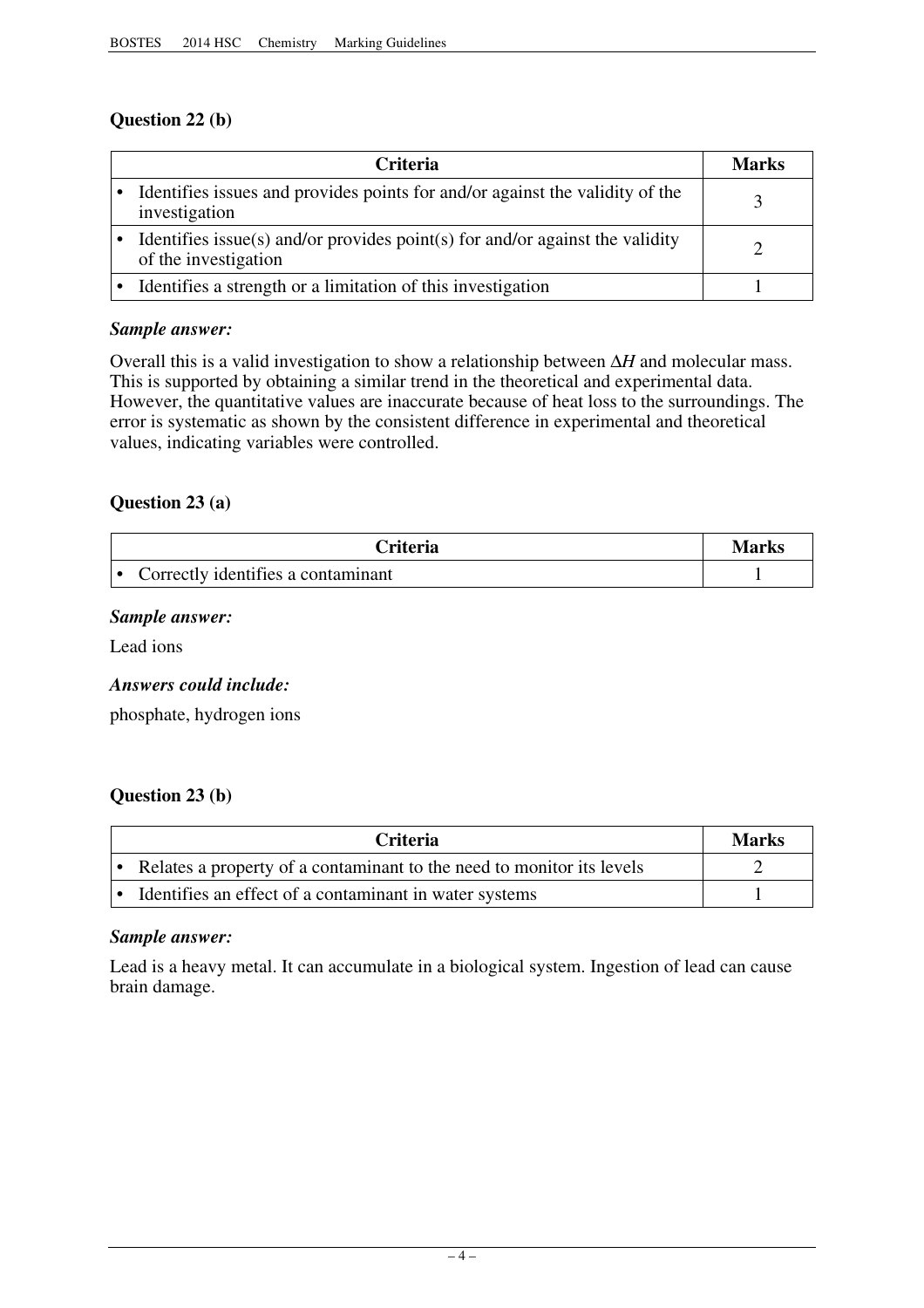# **Question 24**

|           | <b>Criteria</b>                                                                                                         | <b>Marks</b> |
|-----------|-------------------------------------------------------------------------------------------------------------------------|--------------|
|           | Describes a sequence of tests that distinguish between the three anions<br>including a positive test for each           | 5            |
|           | Provides one correct equation                                                                                           |              |
|           | Outlines tests that distinguish between two of the anions including positive<br>tests and provides one correct equation |              |
| <b>OR</b> |                                                                                                                         | $3 - 4$      |
|           | Describes a sequence of tests that distinguish between the three anions                                                 |              |
|           | Identifies one test and provides one substantially correct equation                                                     |              |
| <b>OR</b> |                                                                                                                         | 2            |
|           | Outlines a test that distinguishes between two of the anions including a<br>positive test                               |              |
|           | Identifies a test to identify an anion                                                                                  |              |
|           | <b>OR</b>                                                                                                               |              |
|           | Provides one substantially correct equation                                                                             |              |

# *Sample answer:*

Add acid such as nitric acid. If bubbles are produced, carbonate is present. Add excess acid to remove all carbonate. Then add  $Ba^{2+}$  such as barium nitrate. If a precipitate forms, sulfate is present. Add  $Ba^{2+}$  until no more precipitate forms. Filter to remove sulfate. Lastly add silver nitrate. If precipitate forms, chloride is present.

Equation:  $Ag^+(aq) + Cl^-(aq) \rightarrow AgCl(s)$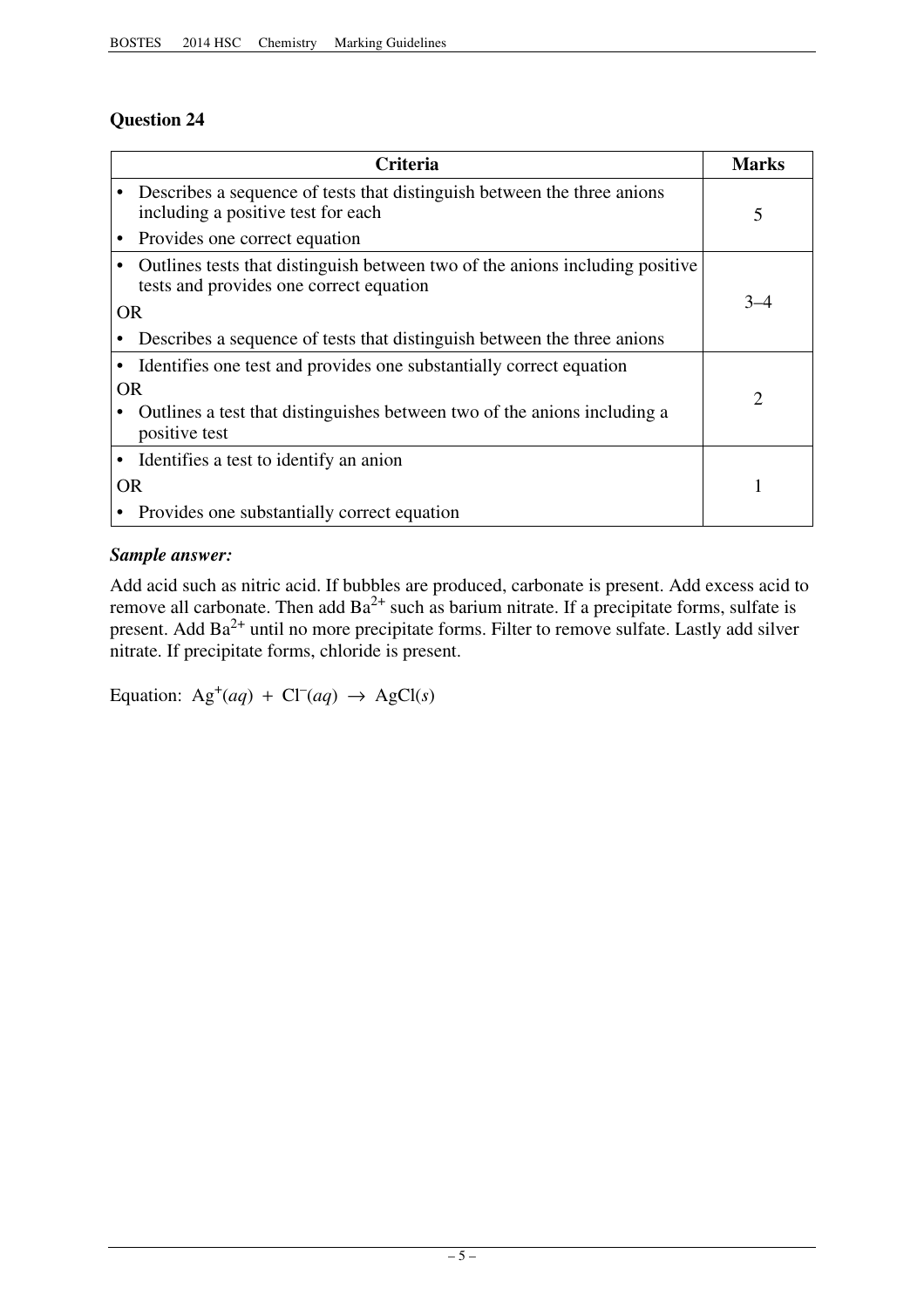# **Question 25 (a)**

| <b>Criteria</b>                      | <b>Marks</b> |
|--------------------------------------|--------------|
| • Provides reasons for monitoring    |              |
| • Outlines ONE reason for monitoring |              |

# *Sample answer:*

This reaction should be monitored to reduce release of toxic pollutants, eg  $CO(g)$  and  $C(s)$ into the atmosphere and to maximise the efficiency of the process by adjusting the oxygen input.

# **Question 25 (b)**

|    | <b>Criteria</b>                               | Marks |
|----|-----------------------------------------------|-------|
|    | • Correctly calculates the mass of soot       |       |
|    | • Uses mole ratio to calculate moles of C     |       |
| OR |                                               |       |
|    | Correctly uses $n \times M$ to calculate mass |       |

# *Sample answer:*

moles (C) =  $3 \times 4.2$  mol  $= 12.6$  moles  $= 13$  moles

 $\therefore$  mass (C) = 12.6 mol  $\times$  12.01 g/mol  $= 151.33 \text{ g} = 150 \text{ g} = 1.5 \times 10^2 \text{ g}$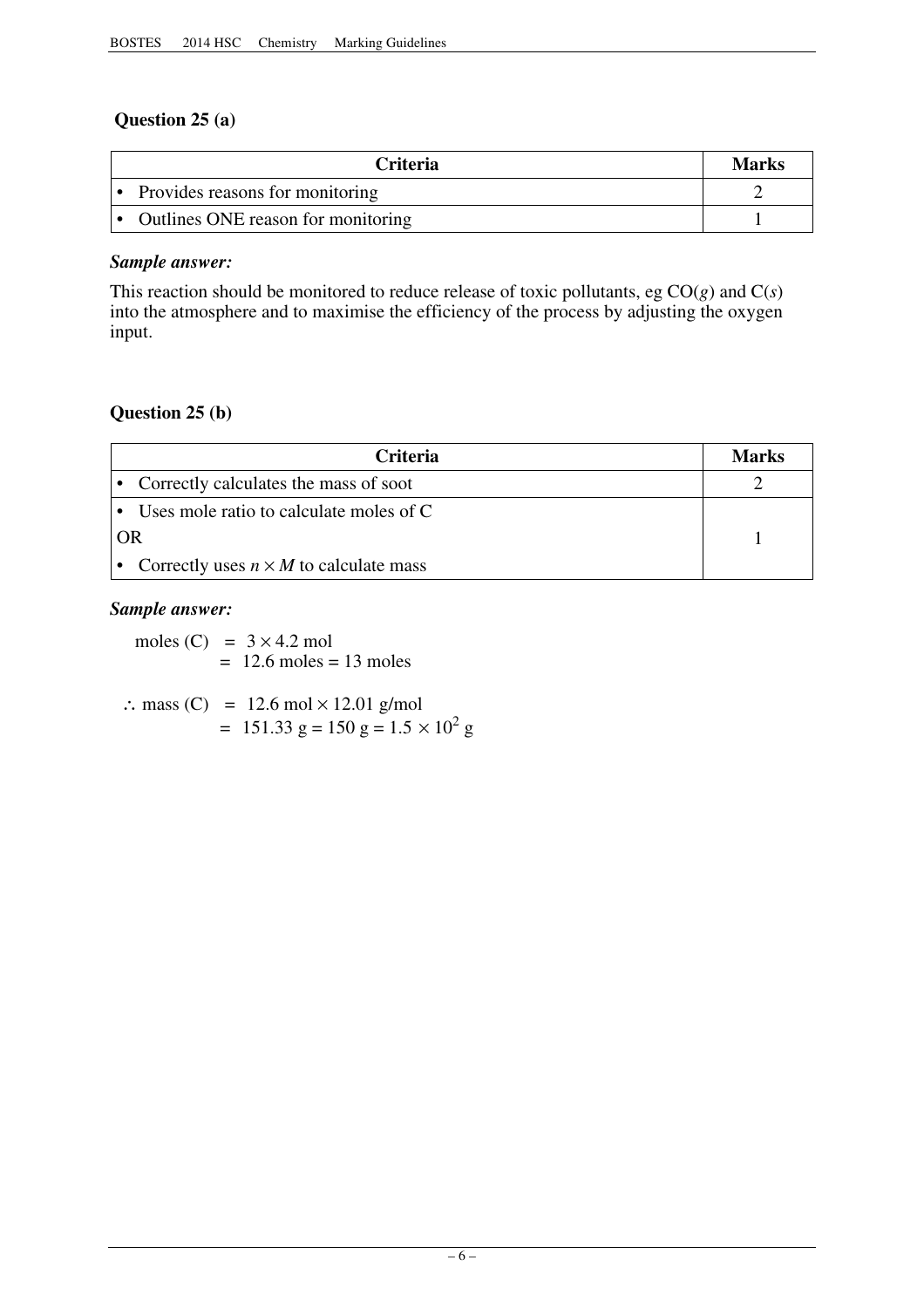# **Question 26 (a)**

| <b>Criteria</b>                                                                     | <b>Marks</b> |
|-------------------------------------------------------------------------------------|--------------|
| Correctly names any ester that can be safely manufactured in a school<br>laboratory |              |

# *Sample answer:*

Methyl butanoate

# **Question 26 (b)**

| Criteria                                                                        | Marks |
|---------------------------------------------------------------------------------|-------|
| Identifies potential hazards associated with both reactants and catalyst        |       |
| Provides thorough and concise description of control methods for the<br>hazards |       |
| Identifies potential hazards associated with both reactants and catalyst        | 4     |
| Outlines control methods for the hazards                                        |       |
| Identifies potential hazards for the experiment                                 | 3     |
| Outlines control methods for the hazards                                        |       |
| Identifies potential hazards(s) and/or control method(s) for the experiment     | റ     |
| Identifies a potential hazard or a control method for the experiment            |       |

# *Sample answer:*

Methanol is flammable and toxic. Use a hot plate and water bath to keep it away from a naked flame. Butanoic acid can cause burns when in concentrated form. It has a strong odour that can cause irritation to the throat. Use eye and skin protection and use a fume cupboard. Concentrated  $H_2SO_4$  can cause severe burns and has noxious fumes. Use small quantities, eye and skin protection (gloves) and a well-ventilated area or fume cupboard.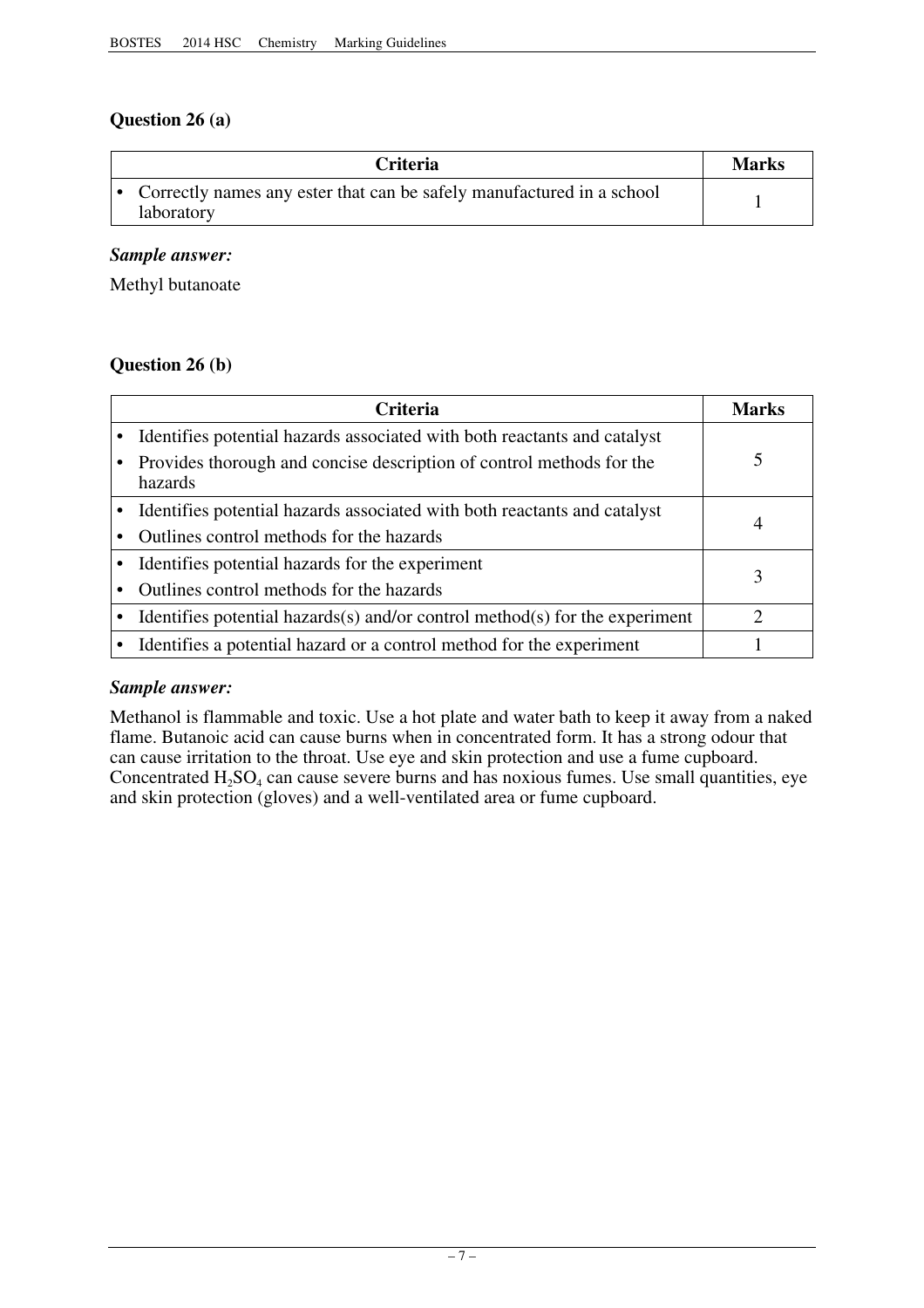# **Question 27 (a)**

|           | <b>Criteria</b>                                         | Marks |
|-----------|---------------------------------------------------------|-------|
|           | • Provides reasons for the reduction in hardness        |       |
|           | Identifies that the equilibrium shifts to the left      |       |
| <b>OR</b> |                                                         |       |
|           | Identifies a decrease in solubility of $Ca^{2+}$        |       |
| OR        |                                                         |       |
|           | Shows a basic understanding of Le Chatelier's Principle |       |

# *Sample answer:*

According to Le Chatelier's Principle, an increase in temperature will favour the endothermic process (to the left) in order to partially counteract the increase in temperature. This will reduce the calcium ion concentration and so reduce the hardness.

# **Question 27 (b)**

|           | Criteria                                                                                                                     | <b>Marks</b> |
|-----------|------------------------------------------------------------------------------------------------------------------------------|--------------|
|           | Identifies features of atomic absorption spectroscopy that could be used to<br>measure the effectiveness of heating water    |              |
|           | Describes a method for measuring the effectiveness of heating water using<br>atomic absorption spectroscopy                  | 4            |
|           | Indicates how $[Ca^{2+}]$ determines the effectiveness of heating water                                                      |              |
|           | Identifies features of atomic absorption spectroscopy that could be used to<br>measure the effectiveness of heating water    | 3            |
|           | Outlines some steps for measuring the effectiveness of heating water using<br>atomic absorption spectroscopy                 |              |
|           | Identifies features(s) of atomic absorption spectroscopy that could be used<br>to measure the effectiveness of heating water |              |
|           | <b>AND/OR</b>                                                                                                                | 2            |
|           | Outlines step(s) for measuring the effectiveness of heating water                                                            |              |
|           | Identifies a feature of atomic absorption spectroscopy                                                                       |              |
| <b>OR</b> |                                                                                                                              |              |
|           | Identifies a step in measuring the effectiveness of heating water                                                            |              |

# *Sample answer:*

Use atomic absorption spectroscopy to measure  $[Ca^{2+}]$ . To do this prepare a series of  $Ca^{2+}$ standard solutions. Use atomic absorption spectroscopy to measure the absorbance and use this data to plot a calibration curve.

Next, measure the absorbance of two water samples – one before heating and one after.

Use the calibration curve to calculate  $[Ca^{2+}]$  in each sample. If heating water is an effective method to reduce hardness, the  $[Ca^{2+}]$  for the heated sample will be less.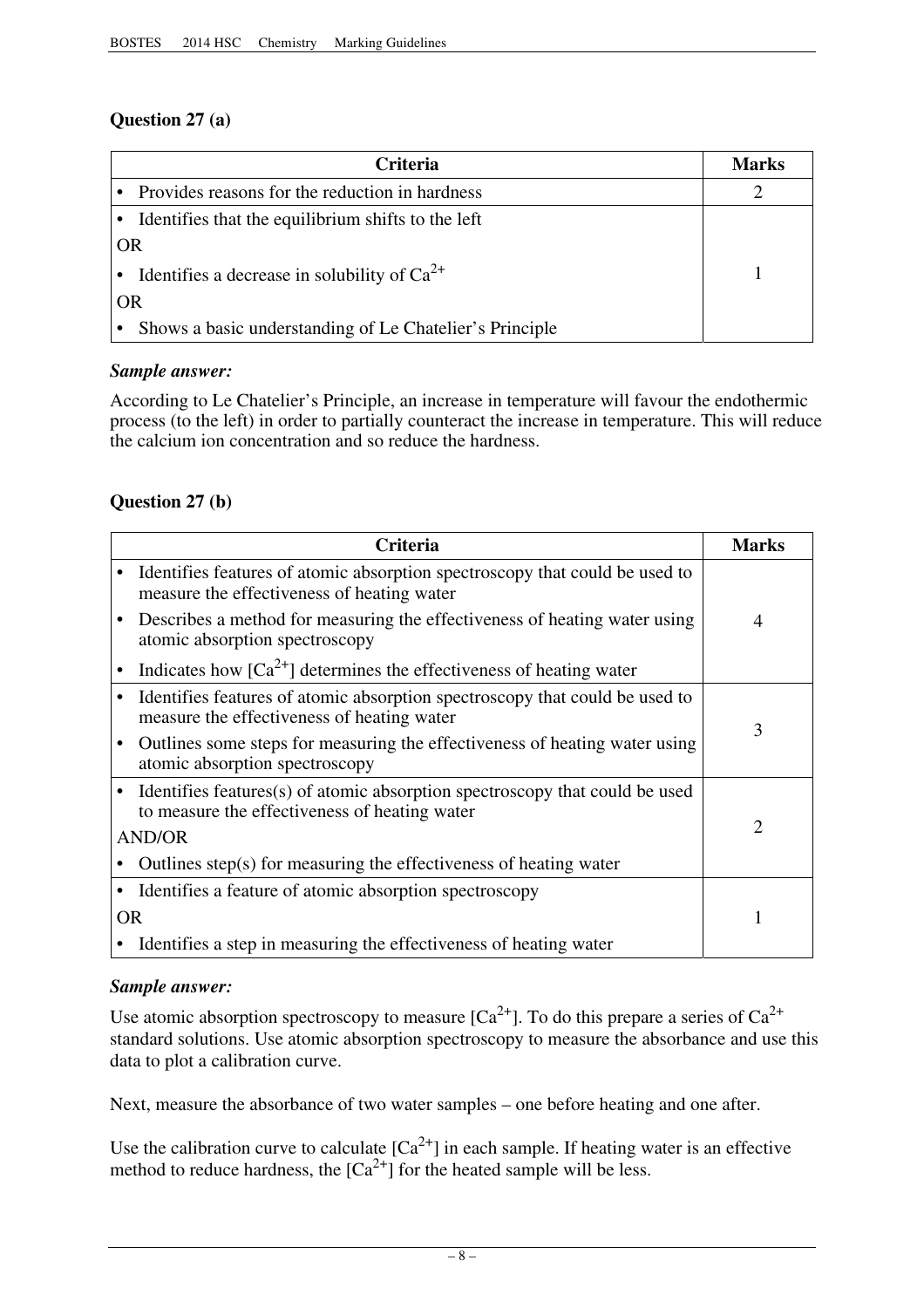# **Question 28 (a)**

|    | <b>Criteria</b>                                               |  |
|----|---------------------------------------------------------------|--|
|    | • Provides reasons for the colour change                      |  |
|    | • Identifies the correct observed colour change               |  |
| OR |                                                               |  |
|    | • Outlines some chemistry in relation to the copper half-cell |  |

# *Sample answer:*

The blue solution becomes lighter in colour. Since copper is at the cathode, copper ions come out of solution to produce copper metal. The lighter colour is therefore a result of the reduced concentration of copper ions in the solution.

# **Question 28 (b)**

| <b>Criteria</b>                                                                                                                 | <b>Marks</b> |
|---------------------------------------------------------------------------------------------------------------------------------|--------------|
| Correctly identifies metal $X$ with logical justification                                                                       |              |
| Incorrect identification of metal X but includes the correct balanced net<br>ionic equation or two correct half equations<br>OR |              |
| Identifies metal $X$ with some justification (eg incomplete equation)                                                           |              |
| Correctly identifies metal $X$                                                                                                  |              |
| OR                                                                                                                              |              |
| Shows a valid step to justify/determine metal $X$                                                                               |              |

# *Sample answer:*

 $E^{\circ}$  =  $E_{\text{anode}} + E_{\text{cathode}}$ 2.02 =  $E_{\text{anode}} + 0.34$  $E_{\text{anode}}$  = 2.02 – 0.34 = 1.68 V (metal *X* is Al)

# *Answers could include:*

| $2\text{Al}(s) + 3\text{Cu}^{2+}(aq) \rightarrow 2\text{Al}^{3+}(aq) + 3\text{Cu}(s)$ |
|---------------------------------------------------------------------------------------|
| Cathode: $Cu^{2+} + 2e^- \rightarrow Cu(s)$ (×3)                                      |
| Anode: $\text{Al}(s) \rightarrow \text{Al}^{3+} + 3\text{e}^{-} (\times 2)$           |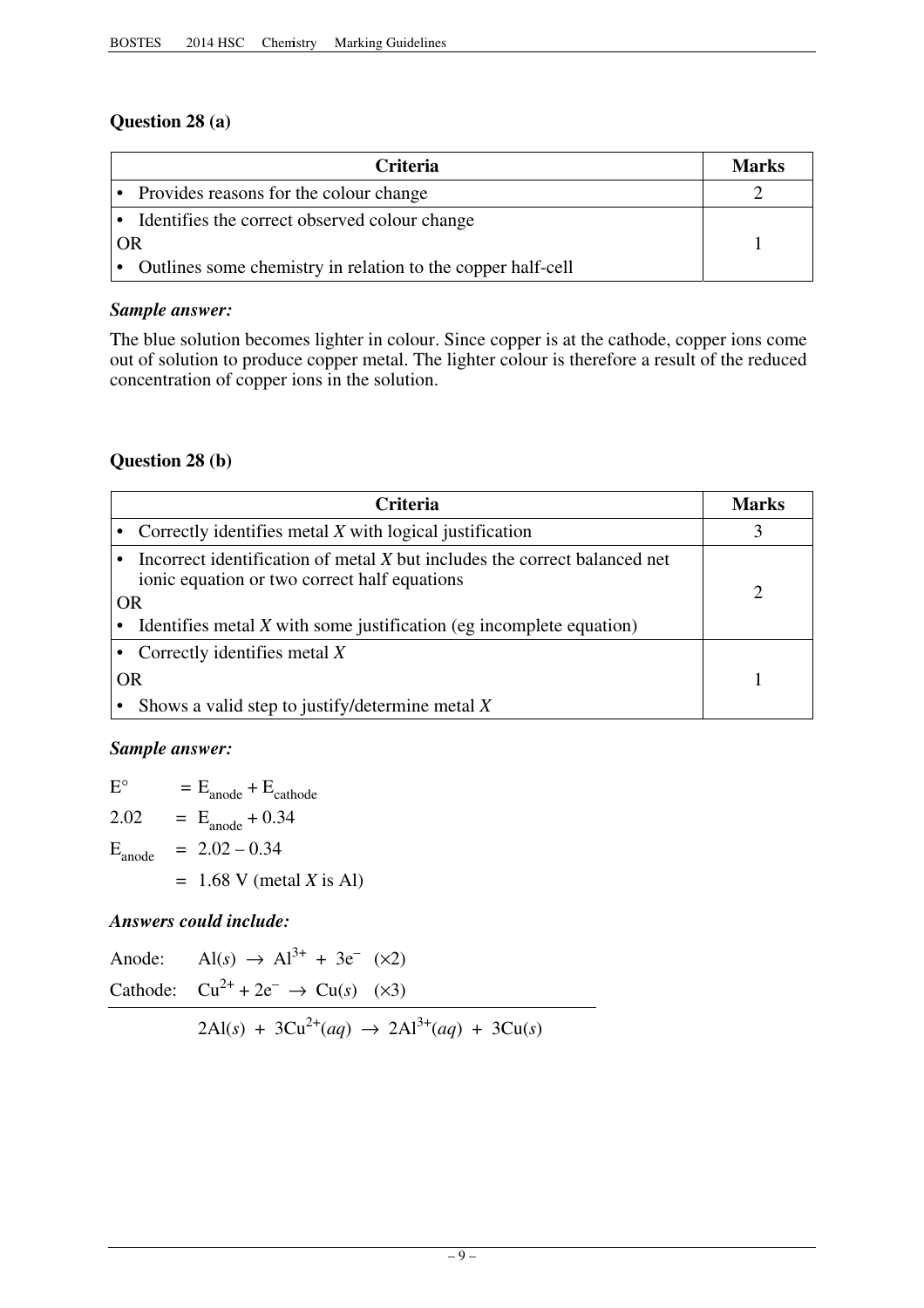# **Question 29**

|           | Criteria                                                                                                                                             | <b>Marks</b>                |
|-----------|------------------------------------------------------------------------------------------------------------------------------------------------------|-----------------------------|
|           | Makes an informed judgement                                                                                                                          |                             |
|           | Identifies features required in the model, features of the experiment and<br>limitations of the experiment                                           | 5                           |
|           | Clearly relates features of the experiment to the features required in the<br>model                                                                  |                             |
| ٠         | Supports judgement with relevant chemical notation (eg equations)                                                                                    |                             |
|           | Identifies features of the model and feature(s)/limitation(s) of the<br>experiment                                                                   | 4                           |
|           | Relates feature(s) of the experiment to feature(s) of the model $AND/OR$<br>supports judgement with some relevant chemical notation (eg an equation) |                             |
| $\bullet$ | Identifies feature(s) of the model and feature(s)/limitation(s) of the<br>experiment                                                                 | 3                           |
| $\bullet$ | Links a feature of the experiment to a feature of the model                                                                                          |                             |
| $\bullet$ | Identifies feature(s) of the model AND/OR feature(s) of the experiment<br>$AND/OR$ limitation(s) of the experiment                                   | $\mathcal{D}_{\mathcal{L}}$ |
| $\bullet$ | Identifies a feature of the model OR a feature of the experiment OR a<br>limitation of the experiment                                                |                             |

# *Sample answer:*

This is a suitable model for the formation of acid rain for a school laboratory. Although it is smaller in scale and the environmental factors are limited, it still has many features in common. The burning of sulfur represents combustion of fossil fuels that contain sulfur

$$
S(s) + O_2(g) \rightarrow SO_2(g)
$$

The addition of water represents the interaction of  $SO_2$  with rain

$$
H_2O(l) + SO_2(g) \rightarrow H_2SO_3(aq)
$$

The litmus paper represents the effects of acid rain. It does not account for natural sources of  $SO<sub>2</sub>$  or simulate the real effects.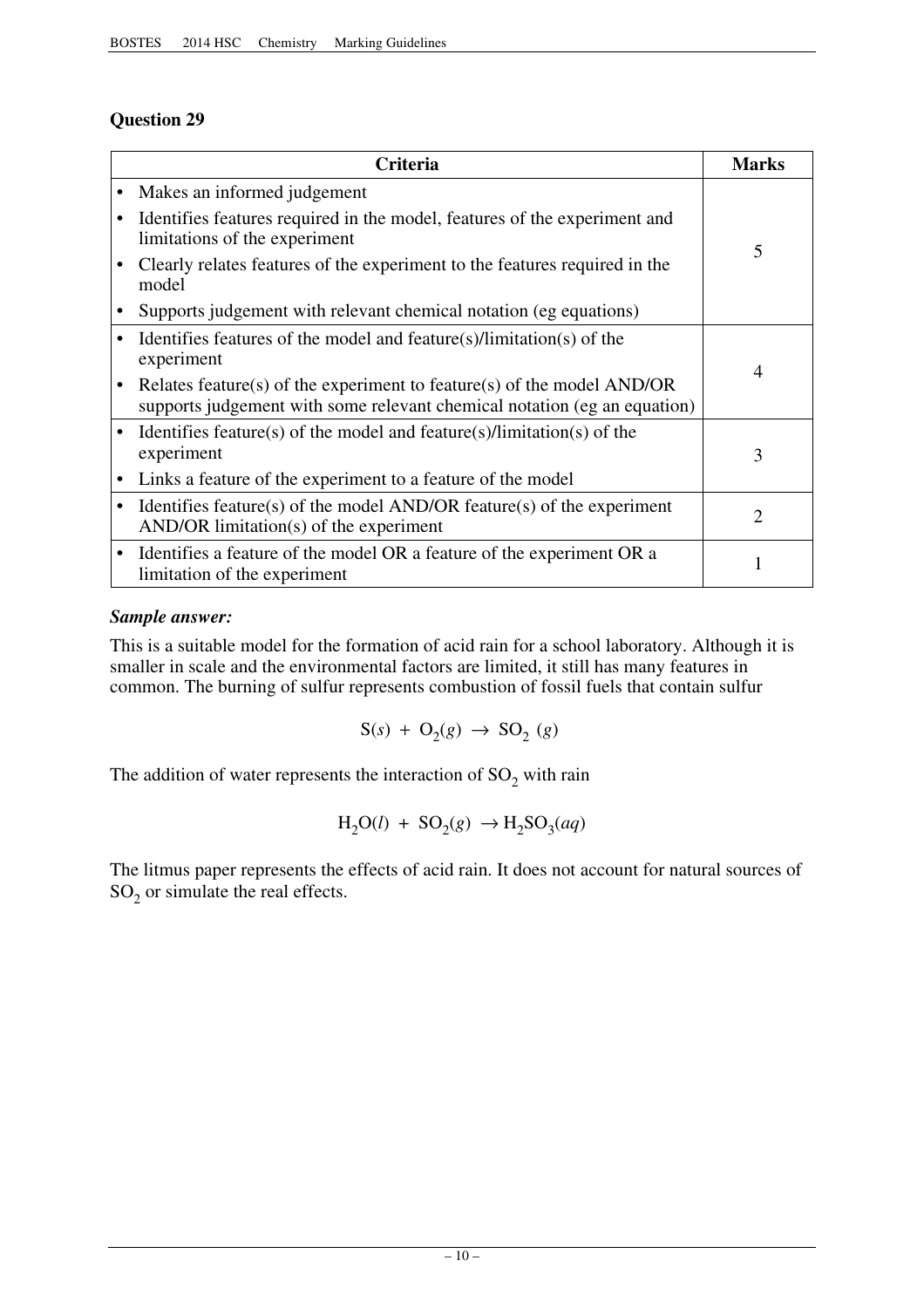# **Question 30 (a)**

| <b>Criteria</b>                          | Marks |
|------------------------------------------|-------|
| • Correctly calculates the moles of NaOH |       |

# *Sample answer:*

 $n(NaOH) = cV = 0.0500 \text{ mol/L} \times 1.00 \text{ L} = 0.0500 \text{ mol}$ 

# **Question 30 (b)**

|           | Criteria                                                                      | <b>Marks</b> |
|-----------|-------------------------------------------------------------------------------|--------------|
|           | • Correctly calculates percentage of $CO2$ by mass to 3 significant figures   |              |
|           | Correctly calculates mass of $CO2$                                            |              |
| <b>OR</b> |                                                                               |              |
|           | Shows the correct process for calculating the percentage of $CO2$ by mass     |              |
|           | Identifies moles of NaOH in excess and uses this to calculate a mass of $CO2$ |              |
|           | OR                                                                            |              |
|           | Correctly calculates moles of NaOH used to neutralise $CO2$                   |              |
|           | Correctly calculates moles $(n = cV)$ for the acid                            |              |

# *Sample answer:*

 $n(HCl) = cV = 0.0276$  mol/L  $\times$  1.00 L = 0.0276 mol used to titrate excess NaOH Therefore moles NaOH used to neutralise  $CO_2 = 0.0500$  mol – 0.0276 mol = 0.0224 mol

From the equation:  $n(CO_2) = \frac{1}{2} \times n(NaOH) = 0.0112 \text{ mol}$ 

 $Mass (CO<sub>2</sub>) = n \times M = 0.0112 \text{ mol} \times 44.01 \text{ g/mol} = 0.493 \text{ g}$ 

% of dry ice by mass =  $\frac{0.493 \text{ g}}{0.616} \times 100\% = 80.0\%$ 0.616 g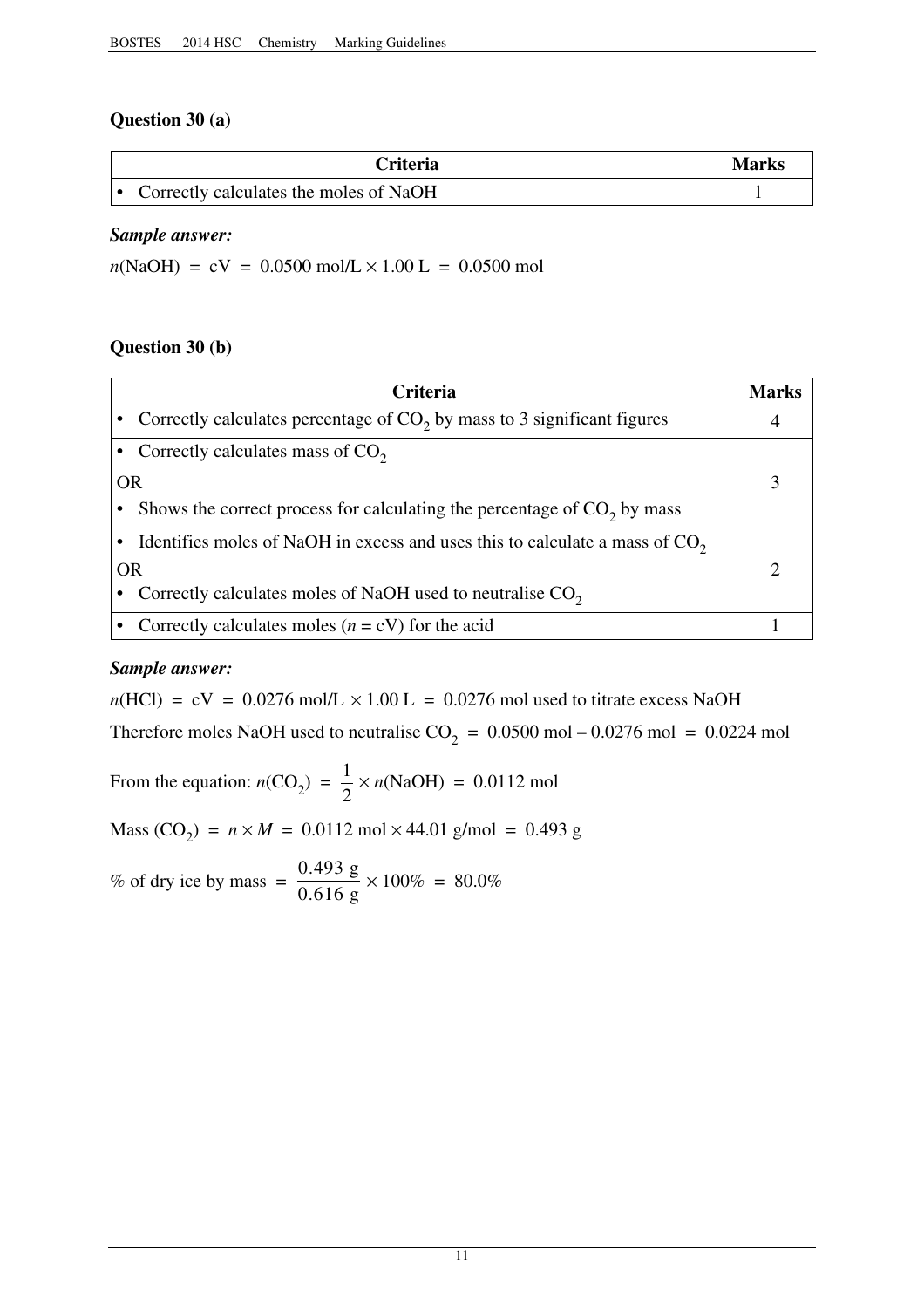# **Question 31**

|           | Criteria                                                                                                              | <b>Marks</b>   |
|-----------|-----------------------------------------------------------------------------------------------------------------------|----------------|
| $\bullet$ | Identifies TWO uses of ethanol                                                                                        |                |
| ٠         | Demonstrates a thorough understanding of the relevant chemical concepts<br>and the impacts on society of the TWO uses |                |
| $\bullet$ | Makes an informed judgement of the impacts on society of the TWO uses                                                 |                |
| $\bullet$ | Demonstrates clear links between the underlying chemistry and each use<br>of ethanol                                  | $\overline{7}$ |
|           | Includes relevant and correct chemical equations                                                                      |                |
| $\bullet$ | Demonstrates coherent and logical progression and correct use of<br>chemical terms                                    |                |
| $\bullet$ | Identifies TWO uses of ethanol                                                                                        |                |
| ٠         | Demonstrates a sound understanding of the relevant chemical concepts<br>and the impacts on society of the TWO uses    |                |
| ٠         | Provides some links between the underlying chemistry and each use of<br>ethanol                                       | $5 - 6$        |
| ٠         | Includes at least ONE relevant and correct chemical equation                                                          |                |
| ٠         | Demonstrates some correct use of chemical terms                                                                       |                |
| $\bullet$ | Identifies TWO uses of ethanol                                                                                        |                |
| ٠         | Demonstrates some understanding of their impacts on society                                                           | $3 - 4$        |
| $\bullet$ | Outlines some underlying chemistry of at least ONE of the uses                                                        |                |
| $\bullet$ | Outlines an impact on society of ONE use of ethanol                                                                   |                |
| <b>OR</b> |                                                                                                                       |                |
|           | Outlines an implication for society of ethanol production                                                             | $\overline{2}$ |
| <b>OR</b> |                                                                                                                       |                |
|           | Outlines some underlying chemistry of ONE use of ethanol                                                              |                |
| $\bullet$ | Identifies an implication for society of ethanol use                                                                  |                |
| <b>OR</b> |                                                                                                                       |                |
| $\bullet$ | Identifies a relevant chemical concept                                                                                |                |
| <b>OR</b> |                                                                                                                       |                |
|           | • Identifies a use of ethanol                                                                                         | 1              |
| <b>OR</b> |                                                                                                                       |                |
|           | Draws a relevant diagram                                                                                              |                |
| <b>OR</b> |                                                                                                                       |                |
|           | • Provides a relevant equation                                                                                        |                |

# *Sample answer:*

Ethanol can be used as a solvent for a wide range of substances including polar and non-polar substances. This is because ethanol is a polar molecule and the –OH group allows for hydrogen bonds to form between ethanol and other substances. Hence it is miscible with water. However, the non-polar end of the molecule can form a solution with non-polar substances. There has been a positive impact on the health of society from this use as some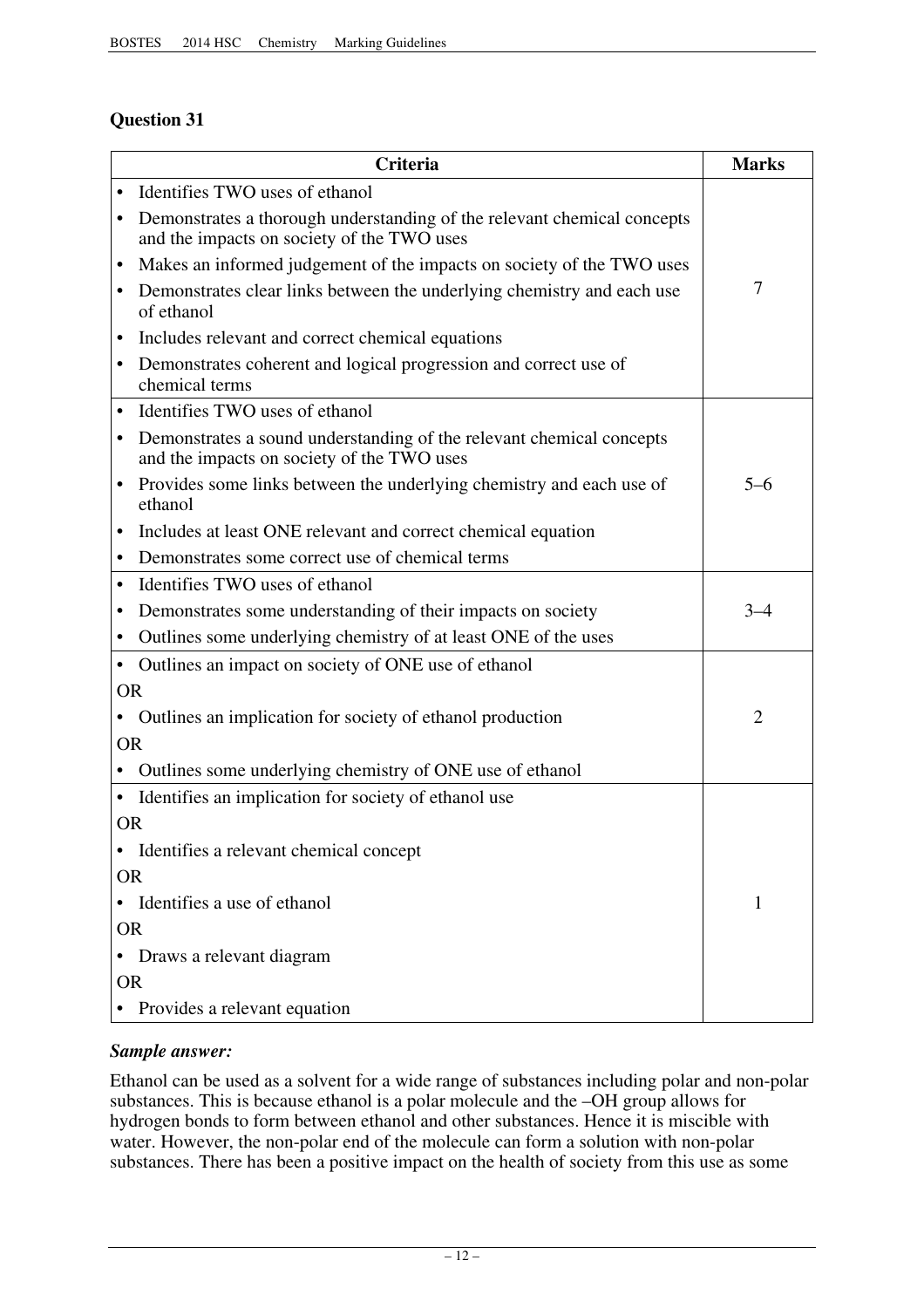medicines can be dissolved in ethanol and then diluted for appropriate doses and administered to those who have difficulty swallowing such as children and the elderly.

Ethanol can also be used as a source of ethylene. Ethanol is dehydrated by heating it with concentrated sulfuric or phosphoric acid.

$$
\begin{array}{cccc}\nH & H & H \\
| & | & \n- C - C - O - H & \xrightarrow{H_2SO_4} & \rightarrow & H \\
| & | & \n\end{array} \hspace{-.2cm} \sum_{H}^{H} C = C \hspace{-.2cm} \begin{array}{cccc}\nH & H_2O & H \\
H & H_3O & \n\end{array}
$$

Ethylene is then used as a starting material for several important plastics. The impact on society has been the development of the plastics industry from ethylene, which has usually been sourced from fossil fuels but its conversion from ethanol which can be sourced from biomass has introduced a renewable source of raw material to support the plastics industry. However some fossil fuels are still used in this process.

In my opinion, there have been positive impacts on society overall from these two uses of ethanol.

| Understanding chemical<br>concept                                                                                                                                                                                                                               | Application/development<br>of technologies                                                        | <i>Impact on society</i>                                                                                                                                                                                                                                                                                      |
|-----------------------------------------------------------------------------------------------------------------------------------------------------------------------------------------------------------------------------------------------------------------|---------------------------------------------------------------------------------------------------|---------------------------------------------------------------------------------------------------------------------------------------------------------------------------------------------------------------------------------------------------------------------------------------------------------------|
| Hydrogen bonding and<br>polarity affect properties of<br>substances.<br>Ethanol can form hydrogen<br>bonds with many other<br>substances.<br>Therefore miscible with<br>water. Also has non-polar<br>end which will form solution<br>with non-polar substances. | Both polar and non-polar<br>substances are soluble in<br>ethanol.                                 | Many medicines, food<br>flavourings and colourings<br>that do not dissolve easily in<br>water can be dissolved in<br>ethanol first and available as<br>liquids. This makes<br>medicines more available to<br>elderly, children, those with<br>difficulty swallowing. Easier<br>to dilute for different doses. |
| Fermentation is a process that<br>can produce an alkanol eg<br>fermentation of glucose<br>forms ethanol<br>(Equation)                                                                                                                                           | Ethanol can be produced by<br>fermentation of glucose.<br>Development of fermentation<br>industry | Enables formation of ethanol<br>as a fuel for transport from<br>biomass / as part of alcoholic<br>beverages for human<br>consumption. Provides a<br>source of fuel from<br>renewable sources to replace<br>fossil fuels.                                                                                      |
| Combustion of ethanol<br>produces heat.                                                                                                                                                                                                                         | Ethanol can be used as a fuel.                                                                    | Ethanol can supplement or<br>replace petrol in car engines.<br>If formed from biomass<br>provides an alternative to<br>fossil fuels.                                                                                                                                                                          |

# *Answers could include:*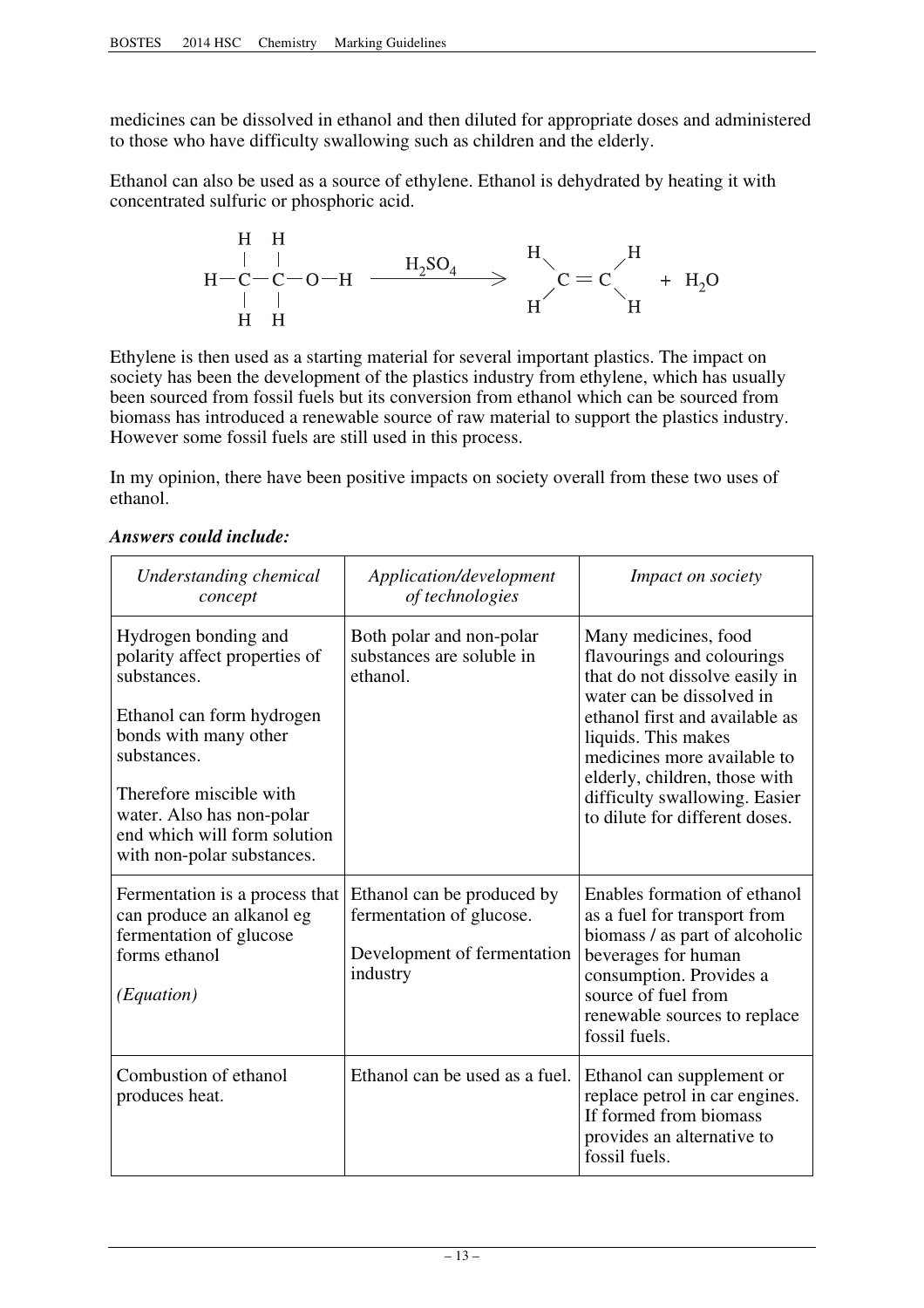| Understanding chemical<br>concept                                                                                                                 | Application/development<br>of technologies                                                                                                                               | <i>Impact on society</i>                                                                                                                                                                                                                                                           |
|---------------------------------------------------------------------------------------------------------------------------------------------------|--------------------------------------------------------------------------------------------------------------------------------------------------------------------------|------------------------------------------------------------------------------------------------------------------------------------------------------------------------------------------------------------------------------------------------------------------------------------|
| Addition reactions: splitting<br>the double bond of an alkene<br>allows for addition of a<br>molecule to form a larger<br>molecule.<br>(Equation) | Ethanol can be produced by<br>addition of water to ethylene.                                                                                                             |                                                                                                                                                                                                                                                                                    |
| Some reactions are<br>reversible.<br>(Equation)                                                                                                   | Ethylene is made from<br>ethanol by dehydration.<br>Ethanol is dehydrated by<br>heating it with concentrated<br>sulfuric or phosphoric acid<br>which acts as a catalyst. | Ethanol from renewable<br>sources can be converted to<br>ethylene for other uses such<br>as making polymers,<br>fumigants, anti-freeze.<br>Has provided plastics<br>industry / way of getting rid<br>of pests / preventing freezing<br>of valuable liquids at low<br>temperatures. |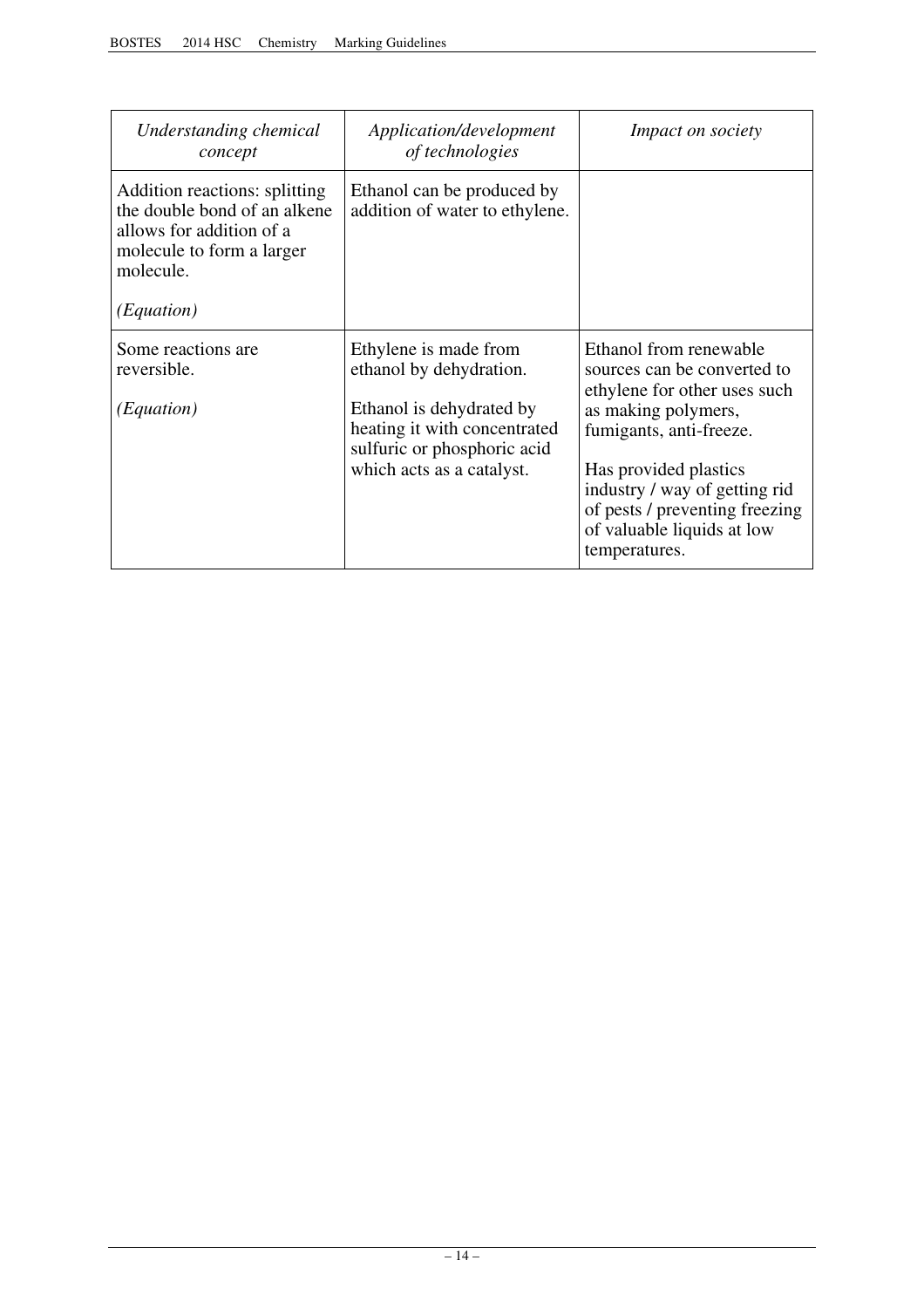# **Section II**

# **Question 32 (a)**

|           | <b>Criteria</b>                                                                                                                                                                    | Marks          |
|-----------|------------------------------------------------------------------------------------------------------------------------------------------------------------------------------------|----------------|
|           | Makes correct observations with reference to a property of sulfuric acid                                                                                                           |                |
|           | Correctly identifies how sulfuric acid should be transported                                                                                                                       | 3              |
|           | Clearly relates the transportation method to the observations                                                                                                                      |                |
|           | Makes correct observations with reference to a property of sulfuric acid                                                                                                           |                |
| <b>OR</b> |                                                                                                                                                                                    |                |
|           | Identifies how sulfuric acid should be transported with clear links to<br>observations made and some understanding of a property of sulfuric<br>acid/the container material chosen | $\mathfrak{2}$ |
|           | • Provides a property of sulfuric acid                                                                                                                                             |                |
| <b>OR</b> |                                                                                                                                                                                    |                |
|           | Correctly states how sulfuric acid should be transported                                                                                                                           |                |
| 0R        |                                                                                                                                                                                    |                |
|           | Identifies a suitable transportation method based on observation(s) made                                                                                                           |                |

# *Sample answer:*

From the diagram, there is no bubbling when concentrated sulfuric acid is added to steel or glass. This is because the acid in concentrated form is virtually all molecular. In contrast, there is bubbling when dilute acid is added to the steel surface. This is because dilute acid has a greater concentration of hydrogen ions than the concentrated acid. As steel has the advantage of strength over glass, sulfuric acid should therefore be transported in concentrated form in steel containers.

# **Question 32 (b) (i)**

| <b>Criteria</b>                                                                     | <b>Marks</b> |
|-------------------------------------------------------------------------------------|--------------|
| Explains the effect on the yield of $NO(g)$ in terms of Le Chatelier's<br>principle |              |
| States that the forward reaction is favoured                                        |              |
| OR                                                                                  |              |
| Identifies the effect on the yield of $NO(g)$                                       |              |

# *Sample answer:*

As the reaction is endothermic, an increase in temperature will favour the forward reaction according to Le Chatelier's principle. The yield of  $NO(g)$  will therefore increase.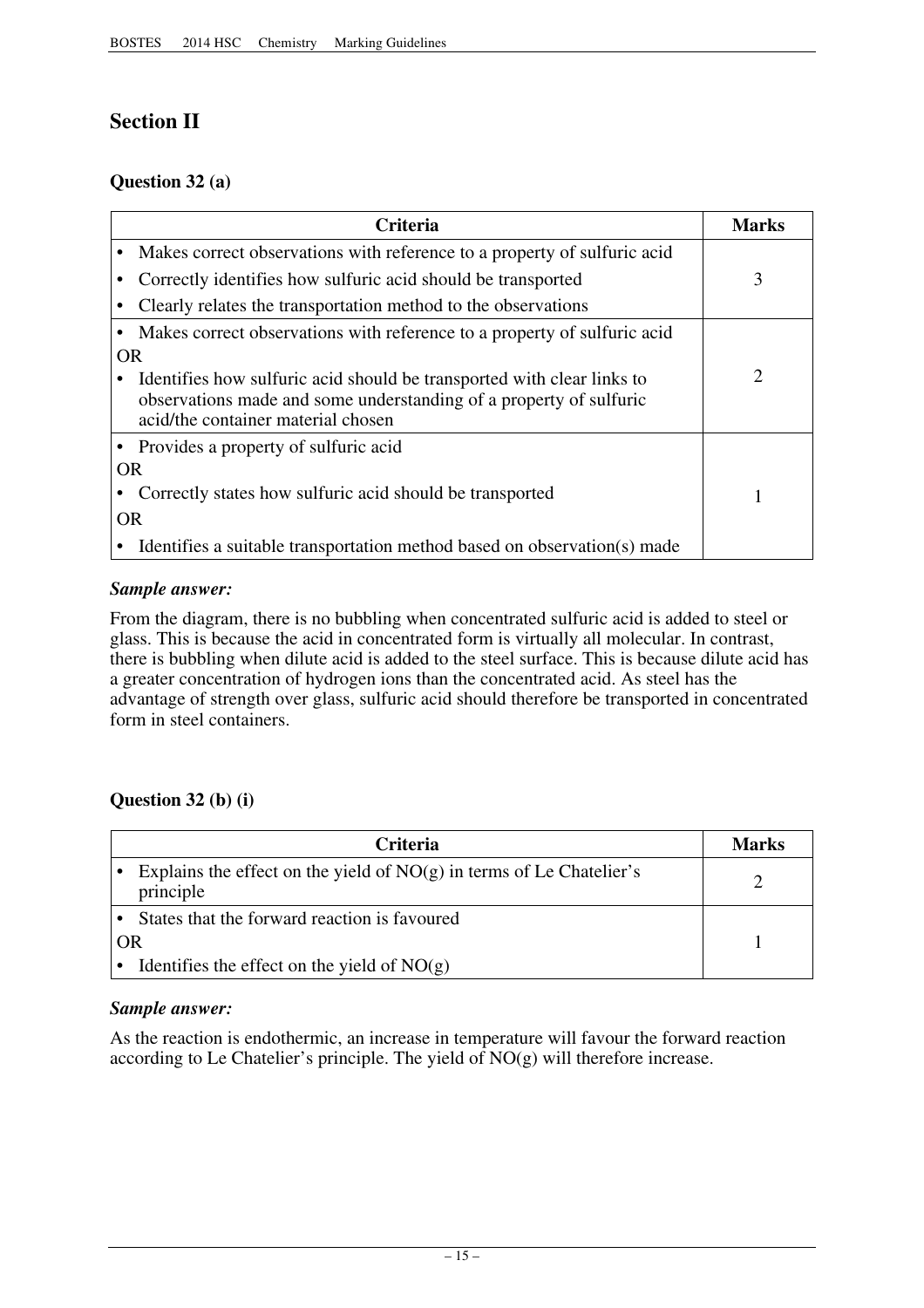# **Question 32 (b) (ii)**

|           | <b>Criteria</b>                                                                                                                               | <b>Marks</b> |
|-----------|-----------------------------------------------------------------------------------------------------------------------------------------------|--------------|
|           | • Correctly calculates the concentration of $NOCl(g)$                                                                                         |              |
|           | • Identifies the correct concentration of NO and recognises the correct<br>equilibrium constant equation                                      |              |
|           | OR                                                                                                                                            |              |
|           | • Gives an incorrect concentration of NO but correctly applies the<br>equilibrium constant equation to calculate a concentration of $NOCI(g)$ |              |
|           | • Identifies the correct concentration of NO                                                                                                  |              |
| <b>OR</b> |                                                                                                                                               |              |
|           | Recognises the correct equilibrium constant equation                                                                                          |              |

# *Sample answer:*

$$
2NOCl(g) \implies 2NO(g) + Cl_2(g)
$$
  
\n[Equilibrium] (mol L<sup>-1</sup>)   
\n
$$
K = \frac{[NO(g)]^2 [Cl_2(g)]}{[NOCl(g)]^2}
$$
  
\n
$$
[NOCl(g)]^2 = \frac{(0.34)^2 (0.17)}{0.028}
$$
  
\n
$$
= 0.702
$$
  
\n
$$
\therefore [NOCl(g)] = \sqrt{0.702}
$$
  
\n
$$
= 0.84 \text{ mol L}^{-1}
$$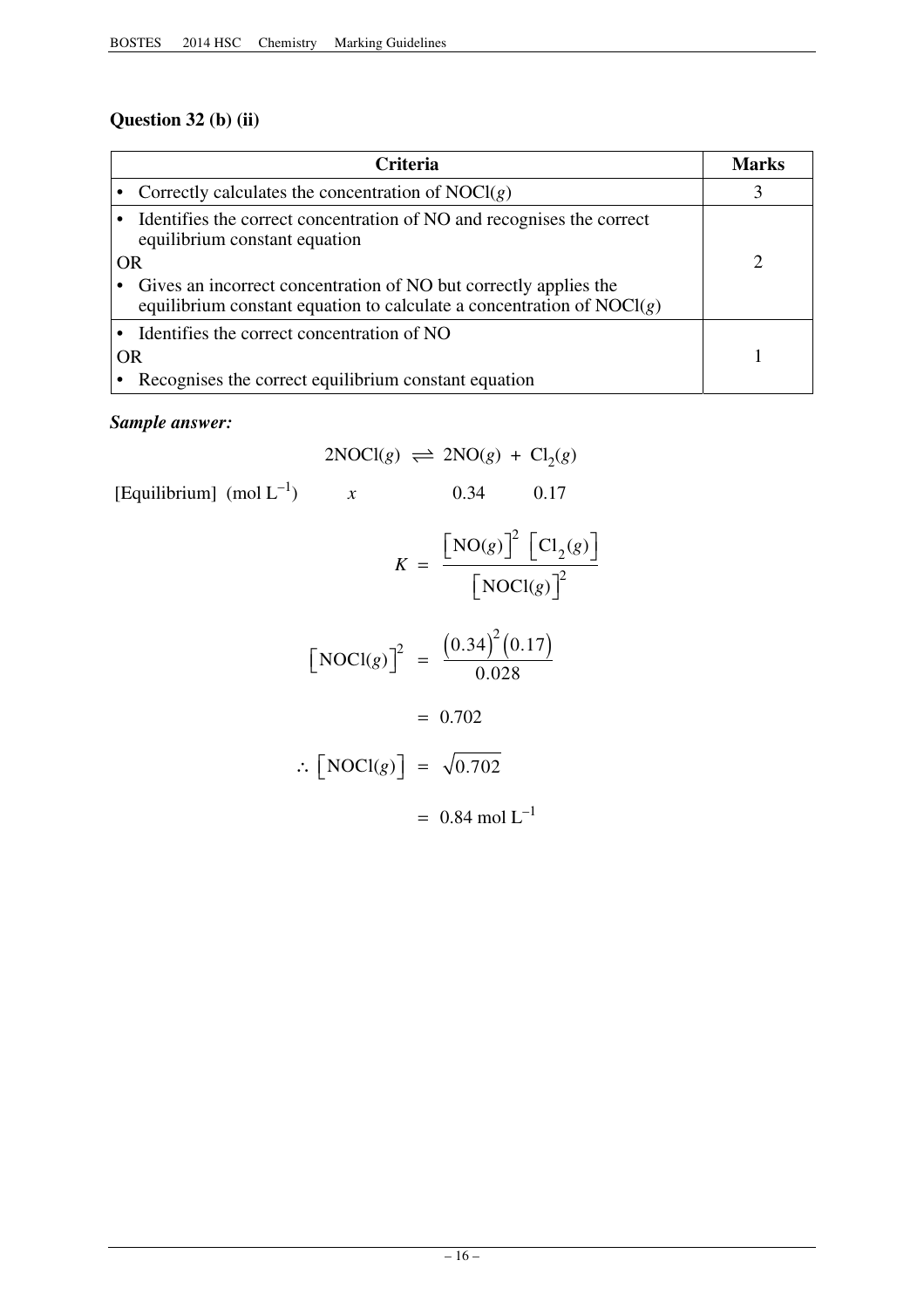# **Question 32 (c) (i)**

| <b>Criteria</b> |                                                                                                  | <b>Marks</b> |
|-----------------|--------------------------------------------------------------------------------------------------|--------------|
|                 | Clearly shows how the energy transformations in galvanic and electrolytic<br>cells are different |              |
|                 | • Identifies the energy transformation for ONE type of cell                                      |              |
| OR              |                                                                                                  |              |
|                 | Gives the TWO forms of energy involved in the transformations without<br>relating to the cell    |              |

# *Sample answer:*

Both cells convert one form of energy to another. In galvanic cells, chemical energy is converted to electrical energy. In electrolytic cells, electrical energy is converted to chemical energy.

# **Question 32 (c) (ii)**

|    | <b>Criteria</b>                                                                                                                            | Marks |
|----|--------------------------------------------------------------------------------------------------------------------------------------------|-------|
|    | • Identifies the correct cell and relates the chemistry at the anode and<br>cathode to the industrial production of sodium hydroxide       | 3     |
|    | • Identifies the correct cell and gives the chemistry at the anode and cathode<br>without relating the chemistry to the production of NaOH |       |
| OR |                                                                                                                                            | 2     |
|    | Relates the chemistry at the anode and cathode to the production of NaOH<br>but an incorrect cell is identified                            |       |
|    | • Identifies the correct cell                                                                                                              |       |
| OR |                                                                                                                                            |       |
|    | Gives the correct chemistry at either electrode                                                                                            |       |
| OR |                                                                                                                                            |       |
|    | Gives a correct reason which supports the production of NaOH                                                                               |       |

# *Sample answer:*

Cell *Y* will produce sodium hydroxide. The products at the anode and cathode are a result of the electrolysis of aqueous concentrated sodium chloride.

| Anode: $2CI^{-} \rightarrow Cl_{2} + 2e^{-}$                             |
|--------------------------------------------------------------------------|
| Cathode: $2H_2O + 2e^- \rightarrow H_2 + 2OH^-$                          |
| Overall: $2Cl^-(aq) + 2H_2O(l) \rightarrow Cl_2(g) + H_2(g) + 2OH^-(aq)$ |

Additional to  $H_2(g)$  being produced at the cathode, OH<sup>-</sup> is also a product. OH<sup>-</sup> ions can react with Na<sup>+</sup> ions to produce NaOH.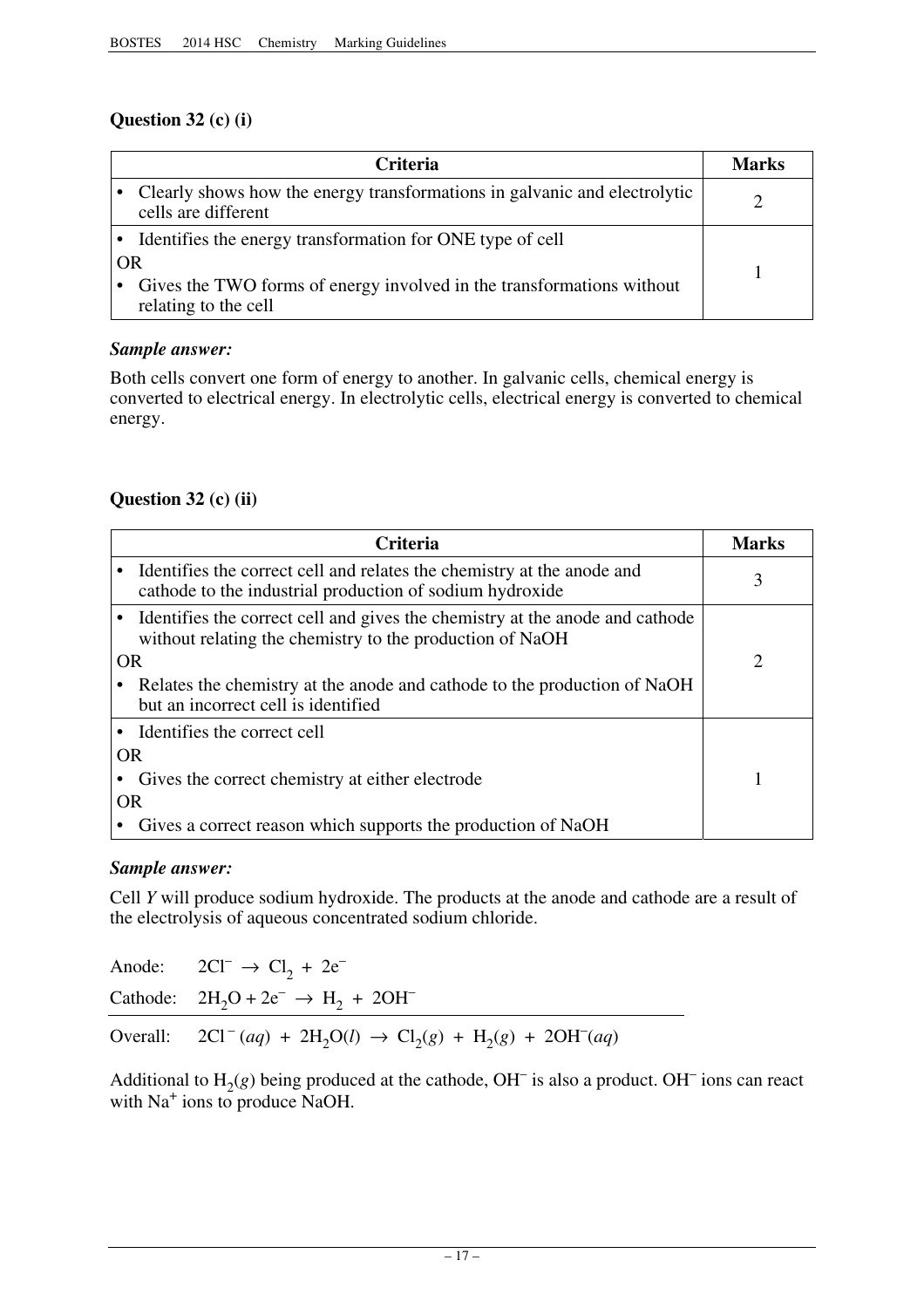# **Question 32 (d) (i)**

| <b>Criteria</b>                                                                         | <b>Marks</b> |
|-----------------------------------------------------------------------------------------|--------------|
| Outlines a valid procedure specifying chemicals used, equipment and<br>relative amounts |              |
| Identifies some features of a valid procedure                                           |              |

# *Sample answer:*

Add 2 g of NaHCO<sub>3</sub>( $s$ ) to a test tube: clamp the test tube to the retort stand at an angle. Place a delivery tube fitted with a stopper at the mouth of the test tube. Immerse the other end of the tube into a test tube half-filled with limewater. Place a Bunsen burner under the test tube containing the NaHCO<sub>3</sub>( $s$ ) and heat for five minutes.

# **Question 32 (d) (ii)**

| <b>Criteria</b>              | Marks |
|------------------------------|-------|
| • Describes TWO limitations  |       |
| • Describes ONE limitation   |       |
| OR                           |       |
| • Identifies TWO limitations |       |
| • Identifies ONE limitation  |       |

# *Sample answer:*

Two limitations associated with the modelling of this step include the recycling of  $CO<sub>2</sub>(g)$  and in identifying the final product NaHCO<sub>3</sub>( $s$ ).

In the laboratory the product  $CO<sub>2</sub>(g)$  is detected by the limewater turning cloudy. The  $CO<sub>2</sub>(g)$ was not recovered/recycled as is the case in industry.

The second limitation is not knowing when the reaction reached completion. Both NaHCO<sub>3</sub>(s) and Na<sub>2</sub>CO<sub>3</sub>(s) are white solids thus there is difficulty knowing when all the NaHCO<sub>3</sub>(s) has decomposed to Na<sub>2</sub>CO<sub>3</sub>(s).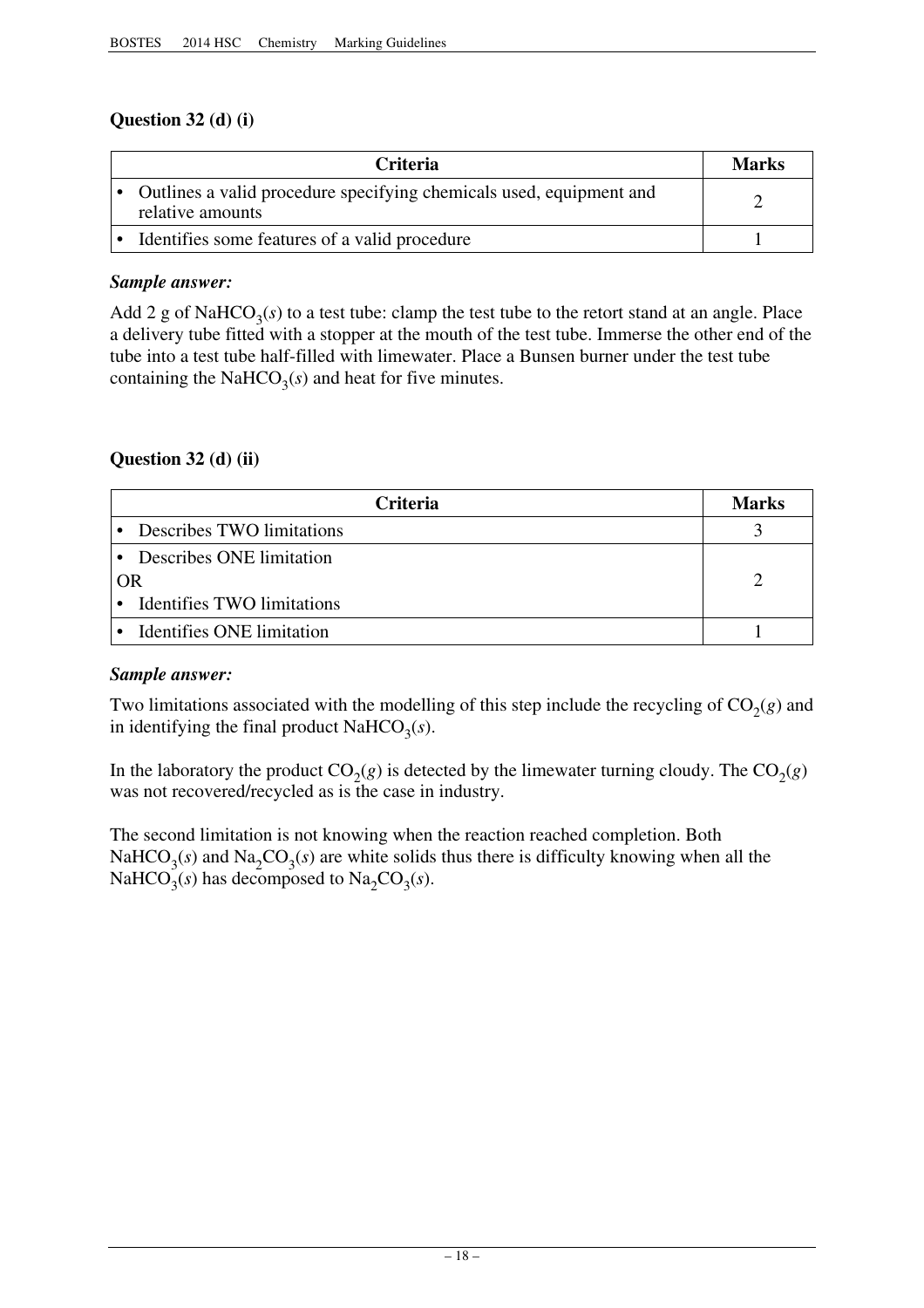# **Question 32 (e)**

|           | <b>Criteria</b>                                                                                                                                 | <b>Marks</b> |
|-----------|-------------------------------------------------------------------------------------------------------------------------------------------------|--------------|
|           | Demonstrates a thorough understanding of the structure and composition<br>of soaps and detergents                                               |              |
|           | Demonstrates a thorough understanding of their uses and impacts on the<br>environment                                                           | 7            |
|           | Clearly relates uses and impacts on the environment of soaps and<br>detergents to their structure and composition                               |              |
|           | Provides a coherent and concise response with no irrelevant, extraneous<br>information                                                          |              |
|           | Demonstrates a good understanding of the structure and composition of<br>soaps and detergents                                                   |              |
| $\bullet$ | Demonstrates a good understanding of their uses and impacts on the<br>environment                                                               | 6            |
| ٠         | Links uses and impacts on the environment of soaps and detergents to<br>their structure and composition                                         |              |
| $\bullet$ | Outlines the structure and composition of soaps and/or detergents                                                                               |              |
|           | Identifies use(s) and impact(s) on the environment of soaps and/or<br>detergents                                                                | $4 - 5$      |
| $\bullet$ | Demonstrates some understanding of the structure and/or composition<br>and/or uses and/or impacts on the environment of soaps and/or detergents | $2 - 3$      |
|           | • Identifies structure of soap or detergent                                                                                                     |              |
| <b>OR</b> |                                                                                                                                                 |              |
| $\bullet$ | Identifies the composition of soap or a detergent                                                                                               |              |
| <b>OR</b> |                                                                                                                                                 | 1            |
|           | • Identifies a use of soap or detergent                                                                                                         |              |
| <b>OR</b> |                                                                                                                                                 |              |
|           | • Identifies an impact on the environment of soap or detergent                                                                                  |              |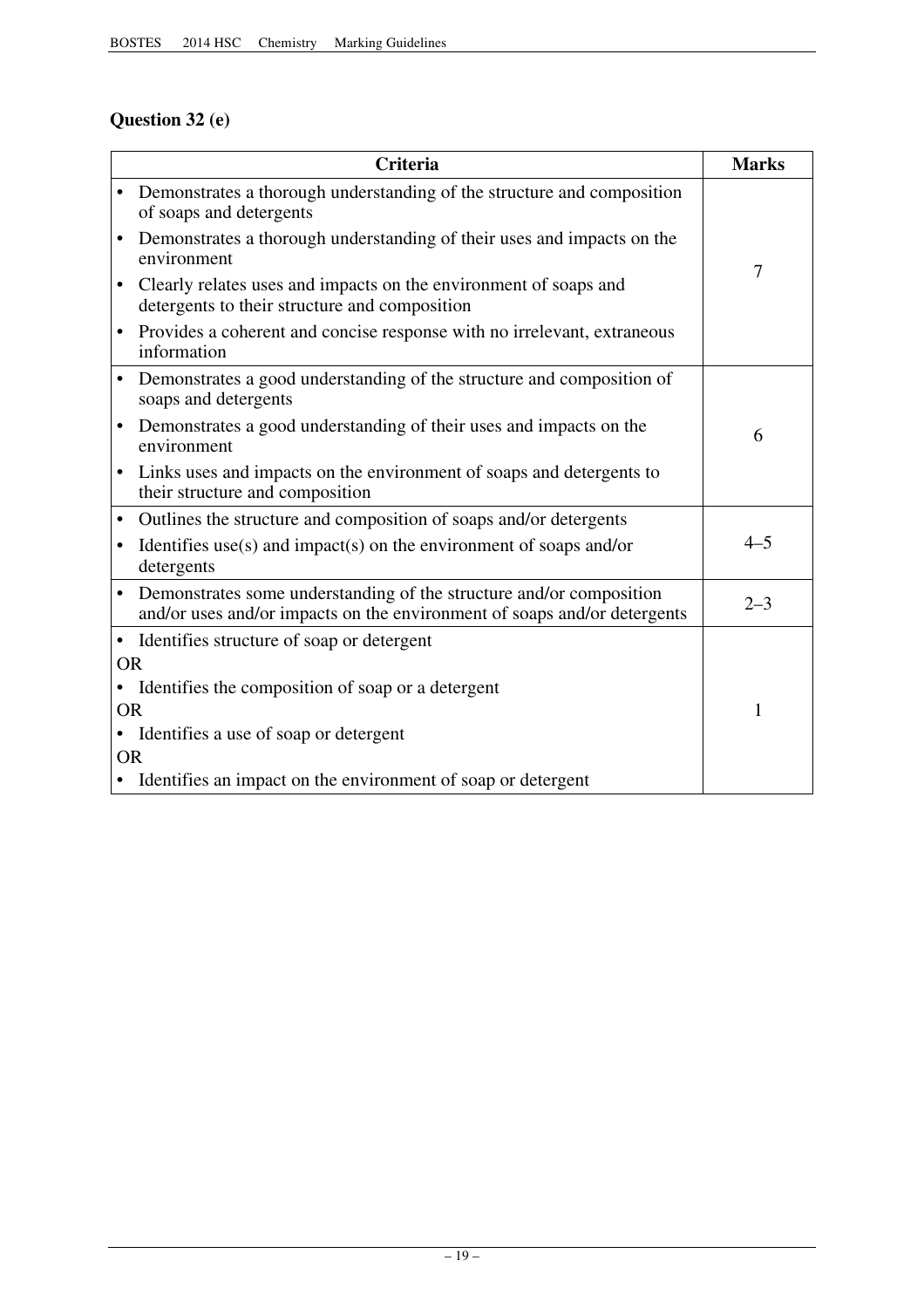Question 32 (e) (continued)

# *Sample answer:*

Soaps contain a long non-polar hydrocarbon chain and a polar anionic carboxylate end.

 $\gamma$  con $\Theta$ 

Detergents are similar in structure but differ in chemical composition. There are three classes of detergents.

Anionic detergents contain a non-polar hydrocarbon chain and a polar benzene sulphonate end. The cationic detergents have ammonium as their polar end while non-ionic detergents have the hydroxyl group.



Both soaps and detergents are used widely as cleaning agents. Detergents, however, vary slightly in their uses. Anionic detergents are used in dishwashing liquids and laundry detergents. Cationic are used in hair conditioners and fabric softeners. Non-ionic are used in front-loading washing machines and dishwashers.

Soaps are biodegradable. Soaps, however, do not lather in hard water. Early detergents were branched which contributed to poor biodegradability. This led to excessive frothing in rivers. Today, detergents are straight hydrocarbon chains which make them biodegradable.

In addition, detergents often contain builders which enhance their cleaning ability by softening the water. The problem with builders is their contribution to eutrophication which is detrimental to aquatic ecosystems.

The similar structure of soaps and detergents allows both to be effective cleaning agents with detergents having less of an impact on the environment.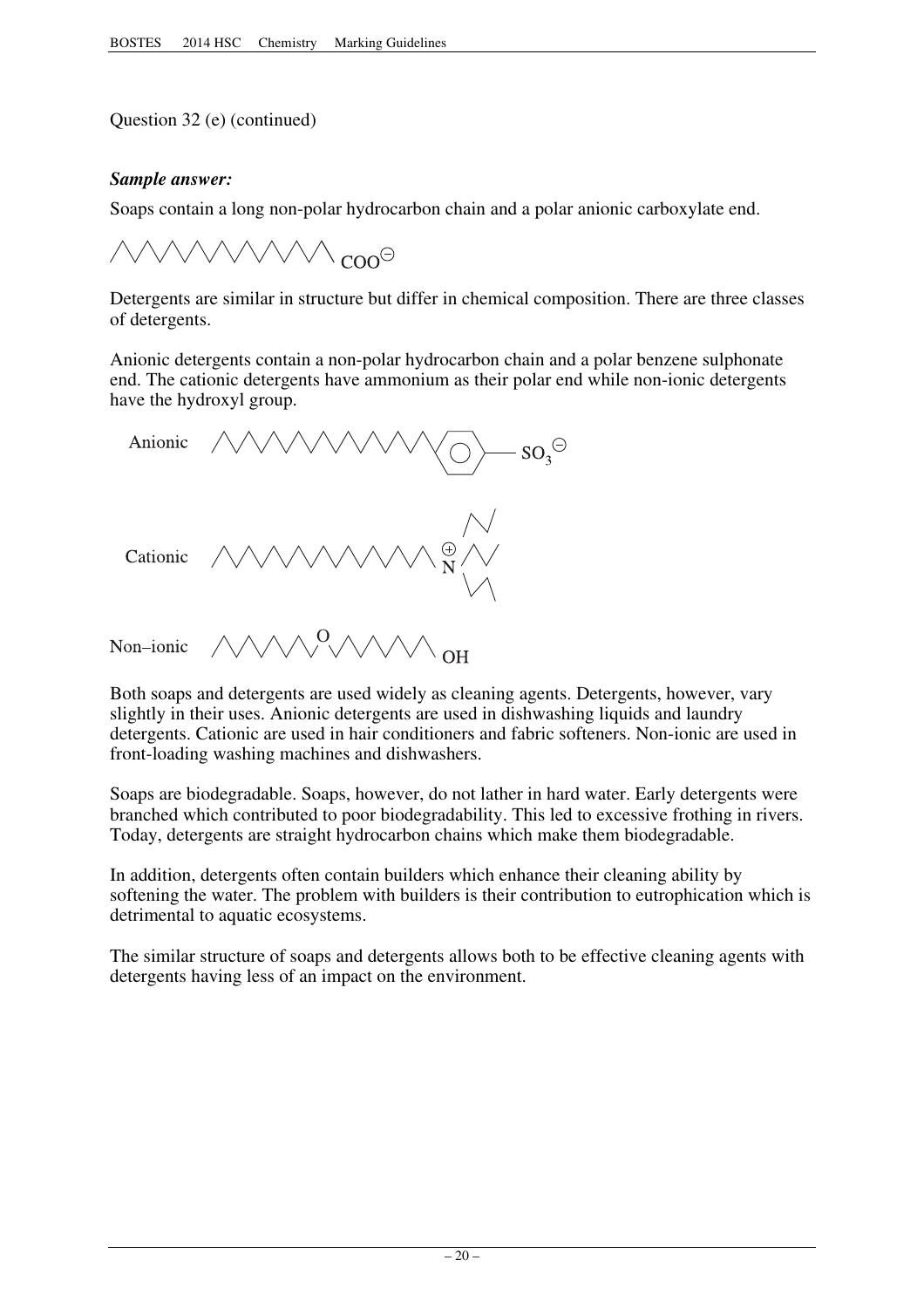# **Question 33 (a)**

| Criteria                                               | Marks |
|--------------------------------------------------------|-------|
| • Outlines TWO reasons                                 |       |
| • Outlines ONE reason                                  |       |
| <b>OR</b>                                              |       |
| • Identifies TWO corrosion protection measures/reasons |       |
| • Identifies ONE corrosion protection measure/reason   |       |

# *Sample answer:*

The polymer layer protects the steel by providing a physical barrier to oxygen and water. The zinc layers on both the inside and outside of the steel act as a sacrificial anode because zinc is a stronger reductant than iron.

# *Answers could include:*

Corrosion protection measures may include measures such as sacrificial anode and physical barrier.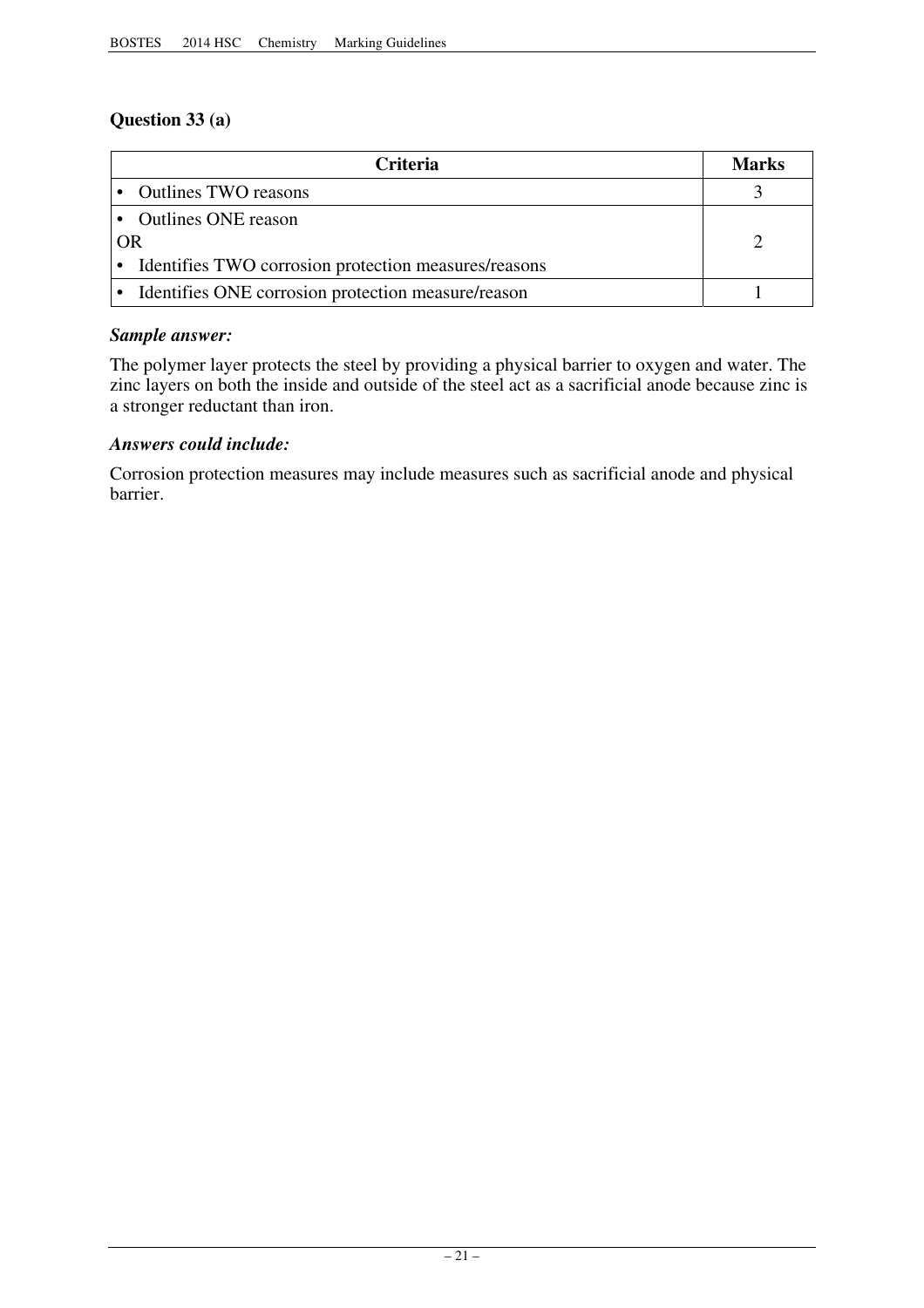# **Question 33 (b) (i)**

| <b>Criteria</b>                                   | Marks |
|---------------------------------------------------|-------|
| • Correct equation                                |       |
| Equation with Fe, $H_2O$ and $O_2$ as reactants   |       |
| OR                                                |       |
| Equation with hydrated iron(III) oxide as product |       |

# *Sample answer:*

 $4Fe(s) + 3O_2(g) + xH_2O(l) \rightarrow 2Fe_2O_3$ .  $xH_2O(s)$ 

# *Answers could include:*

*x* may be 1 or 2.

# **Question 33 (b) (ii)**

|           | <b>Criteria</b>                                                                                 | Marks |
|-----------|-------------------------------------------------------------------------------------------------|-------|
|           | Explains thoroughly a difference in rates of corrosion between acidic and<br>neutral conditions |       |
|           | • Identifies reasons                                                                            |       |
|           | <b>OR</b>                                                                                       |       |
|           | Explains ONE reason                                                                             |       |
|           | Identifies a reason                                                                             |       |
| <b>OR</b> |                                                                                                 |       |
|           | Identifies the reduction half equation in either acidic or neutral conditions                   |       |

# *Sample answer:*

Under acidic conditions, non-passivating metals such as iron corrode faster because the dissolved oxygen is a stronger oxidant in the presence of hydrogen ions.

| $O_2 + 2H_2O + 4e^- \rightarrow 4OH^-$ | $E = 0.40 V$ |
|----------------------------------------|--------------|
| $O_2 + 4H^+ + 4e^- \rightarrow 2H_2O$  | $E = 1.23 V$ |

Hydrogen ions can also oxidise metal directly (without oxygen). At low pH values, the hydrogen ions are at higher concentrations and this increases the reaction rate.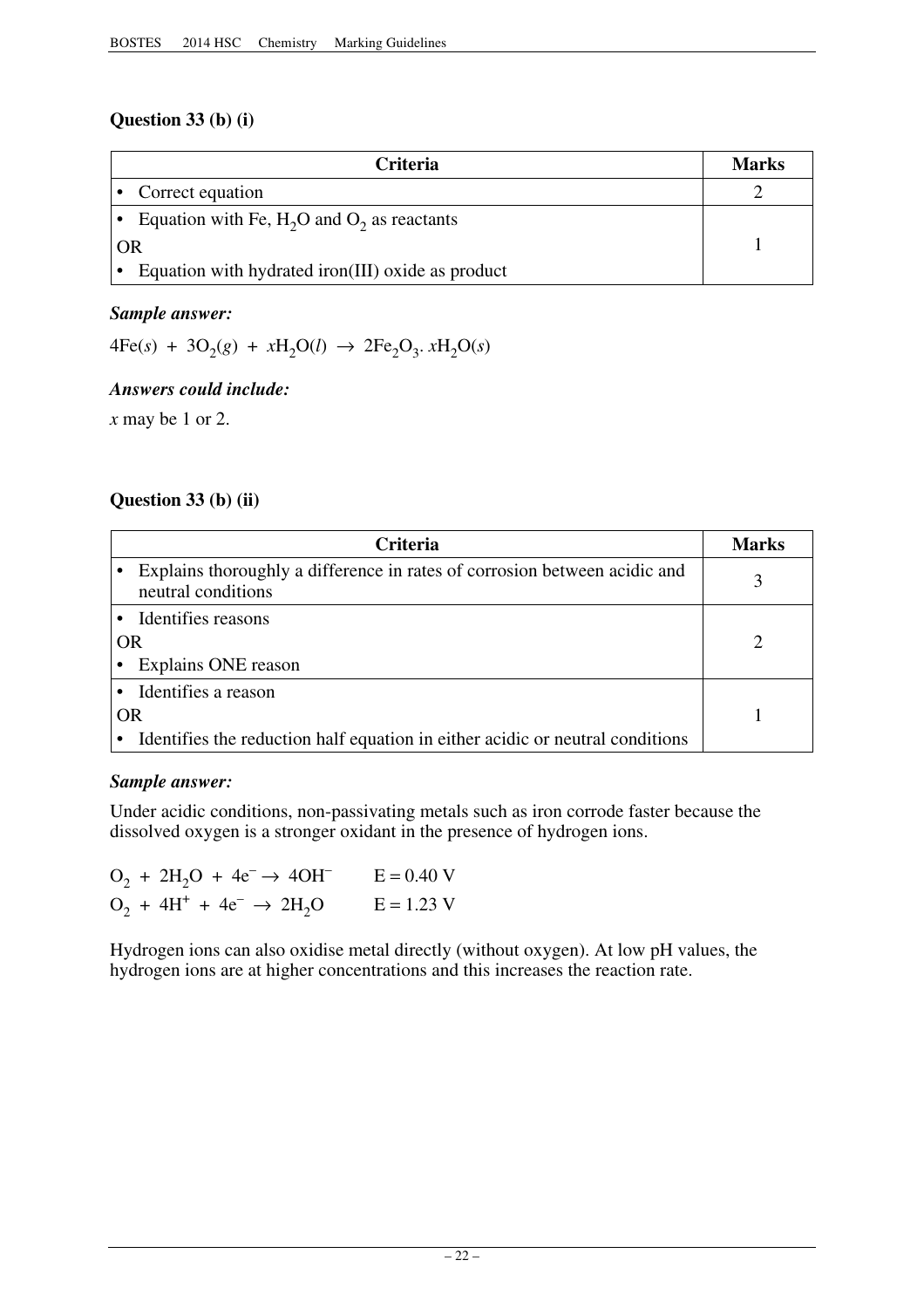# **Question 33 (c) (i)**

| <b>Criteria</b>                                                                             | <b>Marks</b> |
|---------------------------------------------------------------------------------------------|--------------|
| Accounts for the positively sloping lines, the drops to zero and the<br>reduction over time |              |
| Identifies a reason for a change in $Cl^-$ concentration                                    |              |

# *Sample answer:*

The chloride ion concentration initially increases as Cl<sup>-</sup>ions leach out of the artefact. This drops to zero when the water is changed. Over time the [Cl – ] reduces as salt is removed from the artefact.

# **Question 33 (c) (ii)**

| <b>Criteria</b>                                                                                                                                                     | Marks |
|---------------------------------------------------------------------------------------------------------------------------------------------------------------------|-------|
| Provides a clear explanation of the potential damage to the artefact                                                                                                |       |
| Shows some understanding of the process that occurs when a saturated<br>solution evaporates<br><b>OR</b><br>Relates damage to the failure to remove dissolved salts |       |
| Identifies that the artefact will be damaged<br><b>OR</b><br>Identifies that the artefact is saturated with salts                                                   |       |

# *Sample answer:*

Wooden artefacts from long-submerged wrecks may be saturated with dissolved chlorides. If the artefact was left to dry rather than removing the chloride salts as described in the procedure, the salts would crystallise as the saturated solution evaporates. This will cause damage to the structure or appearance of the wooden artefact.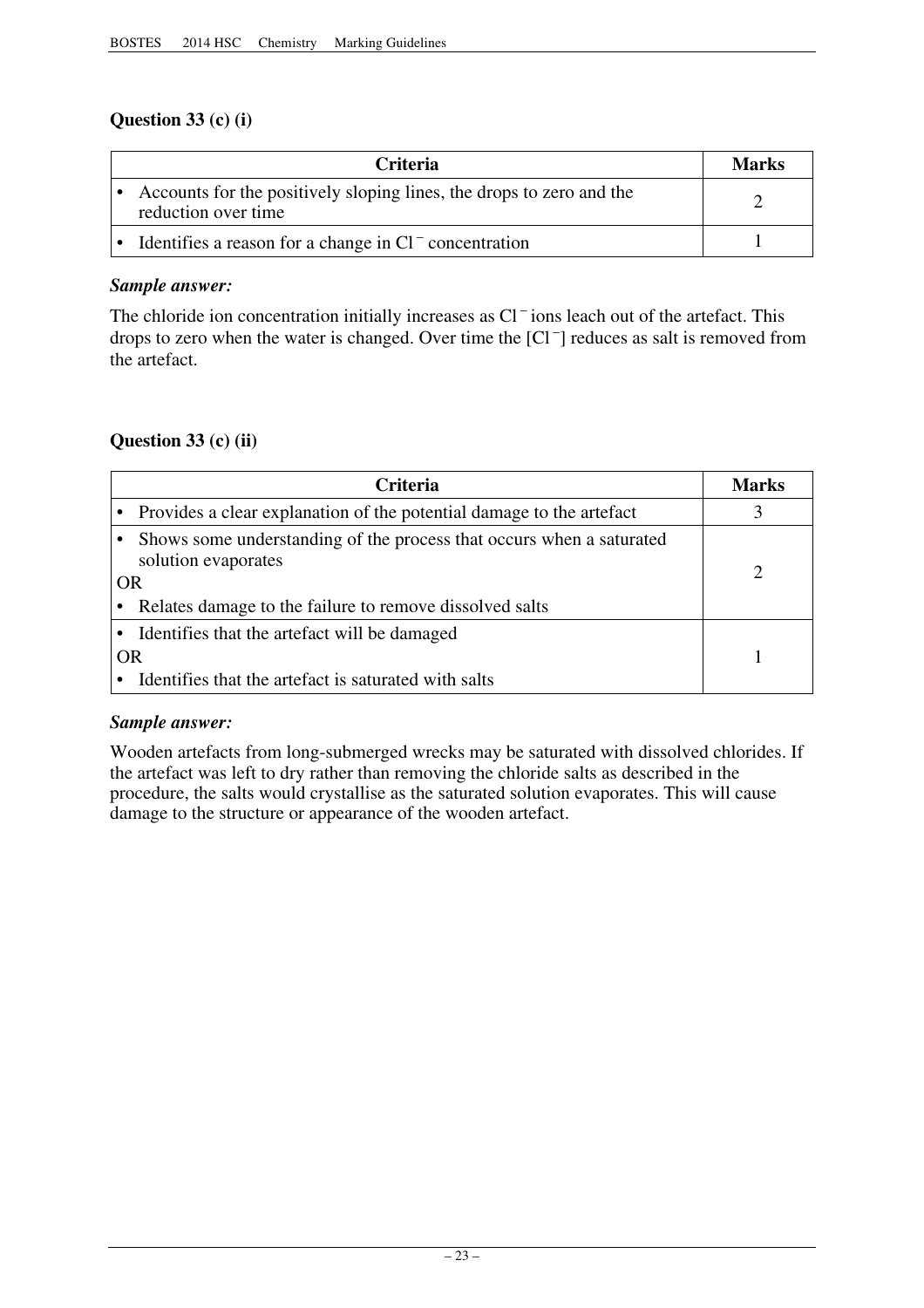# **Question 33 (d) (i)**

| <b>Criteria</b>                                          | <b>Marks</b> |
|----------------------------------------------------------|--------------|
| • Correctly identifies the variables to be kept constant |              |
| • Identifies a variable to be kept constant              |              |

# *Sample answer:*

Temperature, salt concentrations of the water and the surface area of the iron

# **Question 33 (d) (ii)**

| <b>Criteria</b>              | Marks |
|------------------------------|-------|
| Describes TWO limitations    |       |
| • Describes ONE limitation   |       |
| OR                           |       |
| • Identifies TWO limitations |       |
| Identifies ONE limitation    |       |

# *Sample answer:*

Measuring corrosion rates by weighing the mass loss is difficult because:

- mass changes will be small and may not be detectable using the equipment in a school laboratory
- the corrosion products adhere loosely to the iron, so need to be completely removed without damaging the iron.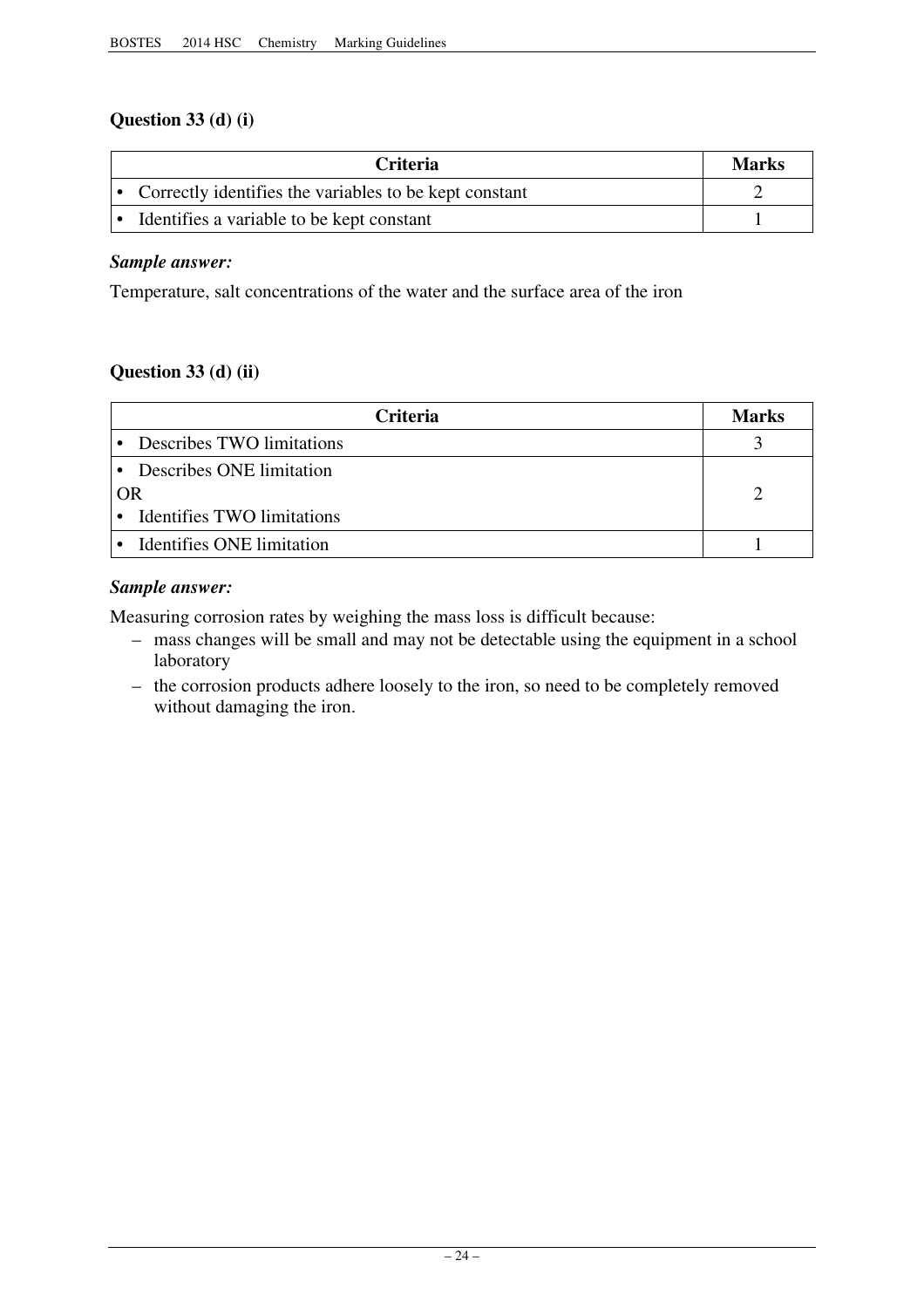# **Question 33 (e)**

|           | <b>Criteria</b>                                                                                                                   | <b>Marks</b> |
|-----------|-----------------------------------------------------------------------------------------------------------------------------------|--------------|
| $\bullet$ | Demonstrates a thorough understanding of a range of factors that affect<br>electrolytic reactions                                 |              |
| $\bullet$ | Demonstrates a thorough understanding of the cleaning and stabilising of a<br>metal artefact using electrolysis                   |              |
| $\bullet$ | Clearly relates the need to consider a range of factors to the cleaning and<br>stabilising of a metal artefact using electrolysis | 7            |
| $\bullet$ | Supports explanation with relevant chemical notation such as equations or<br>half equations                                       |              |
|           | • Provides a coherent and concise response with no irrelevant, extraneous<br>information                                          |              |
|           | • Demonstrates a good understanding of factors that affect electrolytic<br>reactions                                              |              |
| $\bullet$ | Demonstrates a good understanding of the cleaning and stabilising of a<br>metal artefact using electrolysis                       | 6            |
| $\bullet$ | Supports response with relevant chemical notation such as equations or<br>half equations                                          |              |
| $\bullet$ | Outlines factors that affect electrolytic reactions                                                                               |              |
| $\bullet$ | Outlines the electrolytic cleaning and/or stabilising of a metal artefact                                                         | $4 - 5$      |
| $\bullet$ | Supports response with chemical notation such as a relevant equation or<br>half equation                                          |              |
|           | Outlines factor(s) that affect electrolytic reactions                                                                             |              |
|           | <b>AND/OR</b>                                                                                                                     |              |
|           | Outlines feature(s) of the electrolytic cleaning process of a metal artefact                                                      | $2 - 3$      |
|           | <b>AND/OR</b>                                                                                                                     |              |
|           | Outlines feature(s) of the stabilising process of a metal artefact                                                                |              |
|           | • Identifies a factor that affects electrolysis                                                                                   |              |
| <b>OR</b> |                                                                                                                                   | 1            |
|           | Identifies a feature in the electrolytic cleaning or stabilising of a metal<br>artefact                                           |              |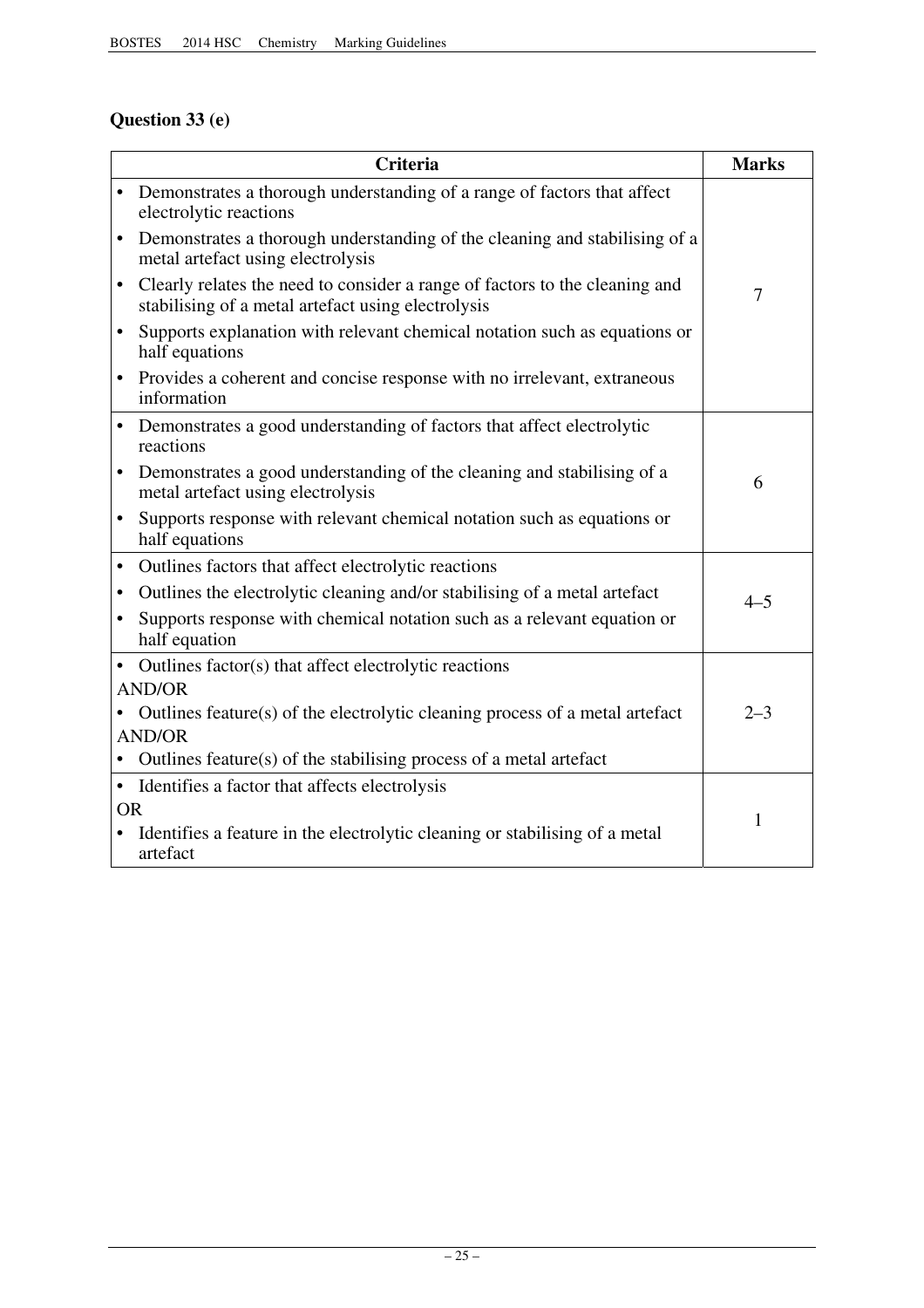# *Sample answer:*

Iron artefacts can be stabilised by using electrolysis to remove chloride ions.



Knowledge of electrolysis is important to prevent damage to the artefact or hazards for conservators.

- 1. Nature of electrolyte the electrolyte chosen should be passivating to the metal and produce non-toxic products. Evolving gas at the cathode will aid in removing corrosion. Sodium hydroxide is suitable for this.
- 2. Concentration of the electrolyte as the reaction proceeds  $Cl^-$  ions are drawn from the artefact, and [Cl– ] increases. The reaction needs to be monitored to prevent the unwanted reaction at the anode.

$$
Cl^{-} \rightleftharpoons \frac{1}{2}Cl_{2} + e^{-} \qquad E^{\circ} = -1.40 \text{ V}
$$

- 3. Nature of electrodes since the artefact is used as the cathode, its chemical composition must be determined to prevent any unwanted reactions. Likewise, the anode must be inert, otherwise it may be electroplated on the artefact. Usually a flexible stainless steel mesh is used. This has the advantages of being inert and able to be shaped to keep the distance between the electrodes constant.
- 4. Current and voltage applied excessive current can cause rapid bubbling on the cathode, destroying the artefact, and higher voltages can cause unwanted reactions such as the production of  $Cl<sub>2</sub>(g)$ .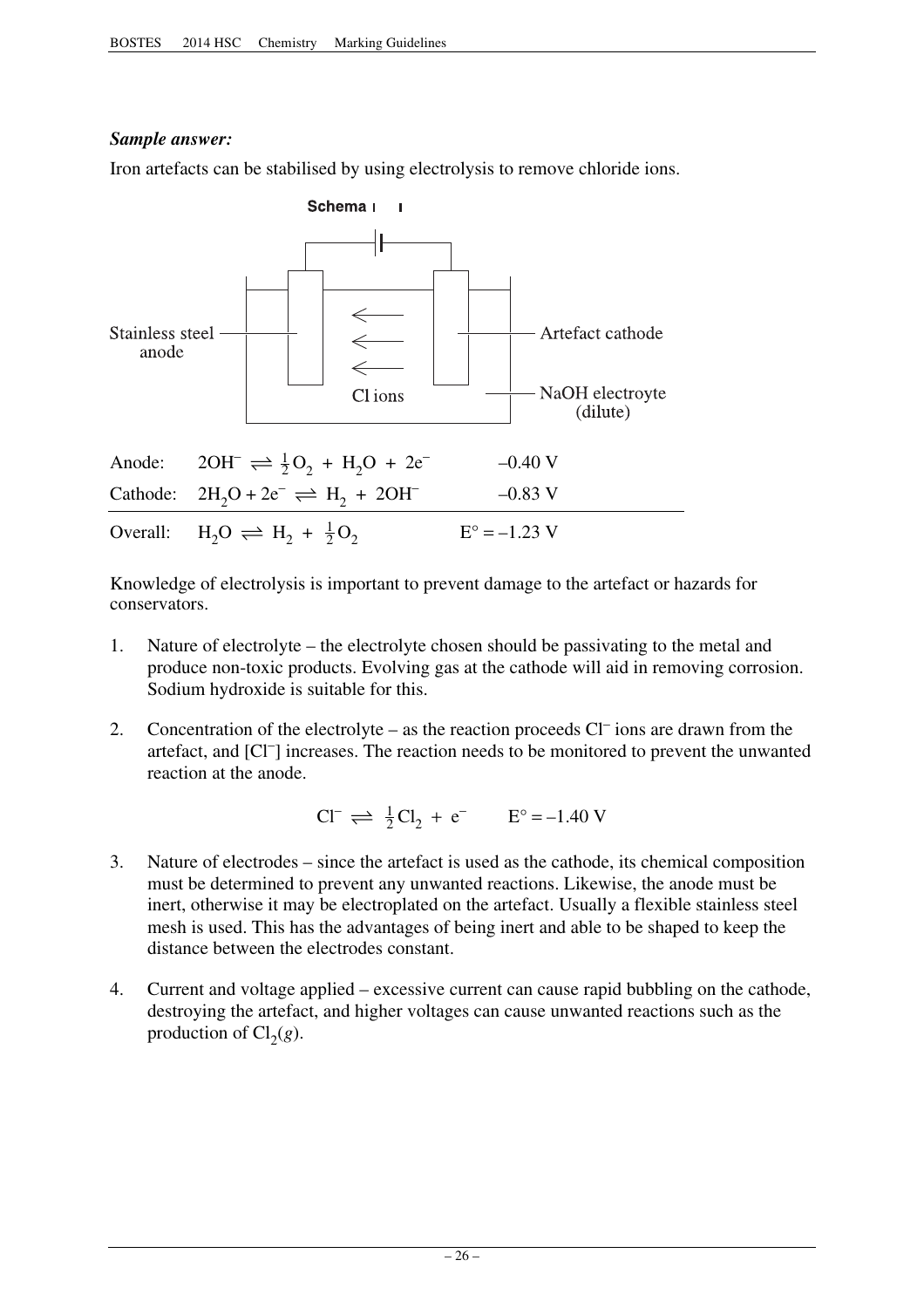# **Question 34 (a)**

| <b>Criteria</b>                                         | Marks |
|---------------------------------------------------------|-------|
| • Correct description of the two steps in correct order |       |
| • Correct description of one step                       |       |
| OR                                                      |       |
| Identifies the two steps                                |       |
| Identifies one step                                     |       |

# *Sample answer:*

Step 5: The endoplasmic reticulum releases calcium ions over the actin and myosin

Step 6: Tropomyosin moves to allow the crossbridge of the myosin to make contact with troponin (on the actin)

# **Question 34 (b) (i)**

| Criteria                                  | <b>Marks</b> |
|-------------------------------------------|--------------|
| Names an enzyme and outlines its function |              |
| Names an enzyme                           |              |
| OR                                        |              |
| Outlines a general function of enzymes    |              |

# *Sample answer:*

The function of the enzyme catalase is to speed up the decomposition of hydrogen peroxide to form water and oxygen  $2H_2O_2(l) \xrightarrow{\text{catalase}} 2H_2O(l) + O_2(g)$ 

# **Question 34 (b) (ii)**

|           | <b>Criteria</b>                                                                                                                                                                    | Marks |
|-----------|------------------------------------------------------------------------------------------------------------------------------------------------------------------------------------|-------|
|           | Provides a clear explanation of how a change in pH can affect the shape<br>and structure of an enzyme with reference to the nature of the bonds<br>responsible for protein folding |       |
|           | • Shows some understanding of the forces responsible for protein folding                                                                                                           |       |
|           | Identifies changes in ionisation in response to pH changes                                                                                                                         |       |
|           | States one cause of protein folding                                                                                                                                                |       |
| <b>OR</b> |                                                                                                                                                                                    |       |
|           | Identifies that changes in pH are associated with changes in ionisation of<br>amino acids                                                                                          |       |

# *Sample answer:*

The secondary and tertiary structures of a protein depend on electrostatic forces, hydrogen bonding and disulfide bridges between amino acid side chains as well as the hydrophobic nature of parts of the molecule.

Changes in pH cause the side chains of amino acids to change their degree of ionisation which alters hydrogen bonding between parts of the molecule and changes the hydrophobic tendency of the side chains causing a change in shape of the molecule.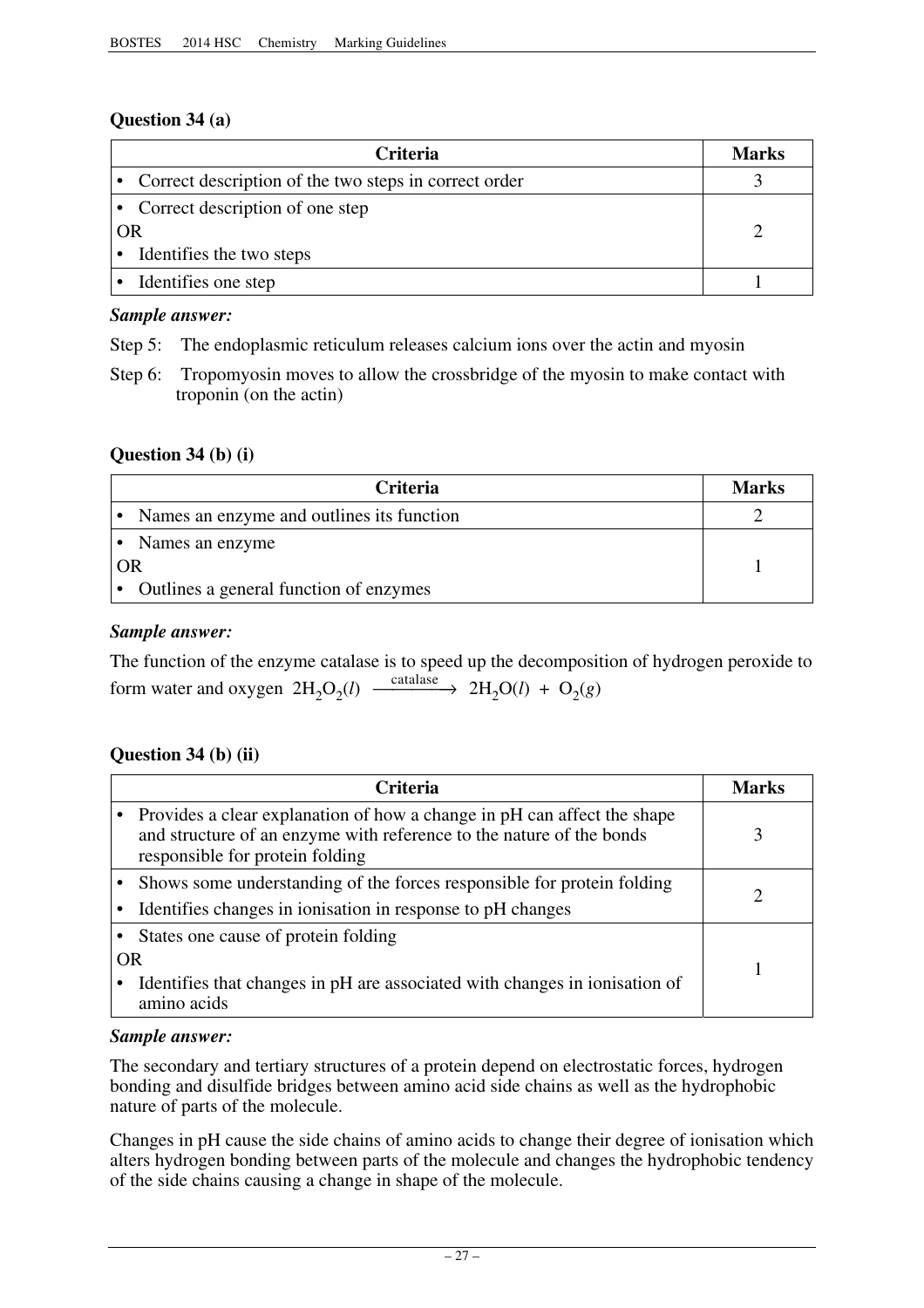# **Question 34 (c) (i)**

| <b>Criteria</b>                                           | Marks |
|-----------------------------------------------------------|-------|
| Provides a clear explanation of an advantage of branching |       |
| Identifies a feature of branching                         |       |

# *Sample answer:*

Branching creates a lot of endings which can be attacked by enzymes and provides for rapid release of glucose when required.

# *Answers could include:*

- Branches in the glycogen molecule help keep the polymer soluble.
- Branches create endings which provide for rapid re-synthesis of glycogen to store glucose.

# **Question 34 (c) (ii)**

| <b>Criteria</b>                                                                                                      | Marks |
|----------------------------------------------------------------------------------------------------------------------|-------|
| Correctly calculates the number of glucose monomers in an average<br>glycogen molecule as represented in the graph   |       |
| Shows substantial understanding of the calculation process                                                           |       |
| Identifies correct average molecular mass of glycogen                                                                |       |
| <b>OR</b>                                                                                                            |       |
| Correctly calculates the molecular mass of glucose                                                                   |       |
| <b>OR</b>                                                                                                            |       |
| Recognises glycogen is a condensation polymer by subtracting the<br>molecular mass of water from the mass of glucose |       |

# *Sample answer:*

Calculated molecular mass of water  $= 18.02$  g/mol Calculated molecular mass of glucose  $= 180.16$  g/mol Average molecular mass of glycogen  $= 400 000$  g/mol (from graph)

Because glycogen is a condensation polymer, each monomer unit has mass 180.16 g/mol –  $18.02$  g/mol = 162.14 g/mol with the exception of the terminal glucose monomer.

Therefore there are  $\frac{400\,000}{162.14}$  = 2467 monomer units in an average glycogen molecule or 2500 to 2 significant figures.

OR taking terminal glucose into account, there are  $\frac{399982}{1600 \text{ Hz}}$  = 2467 monomer units in an 162.14 average glycogen molecule or 2500 to 2 significant figures.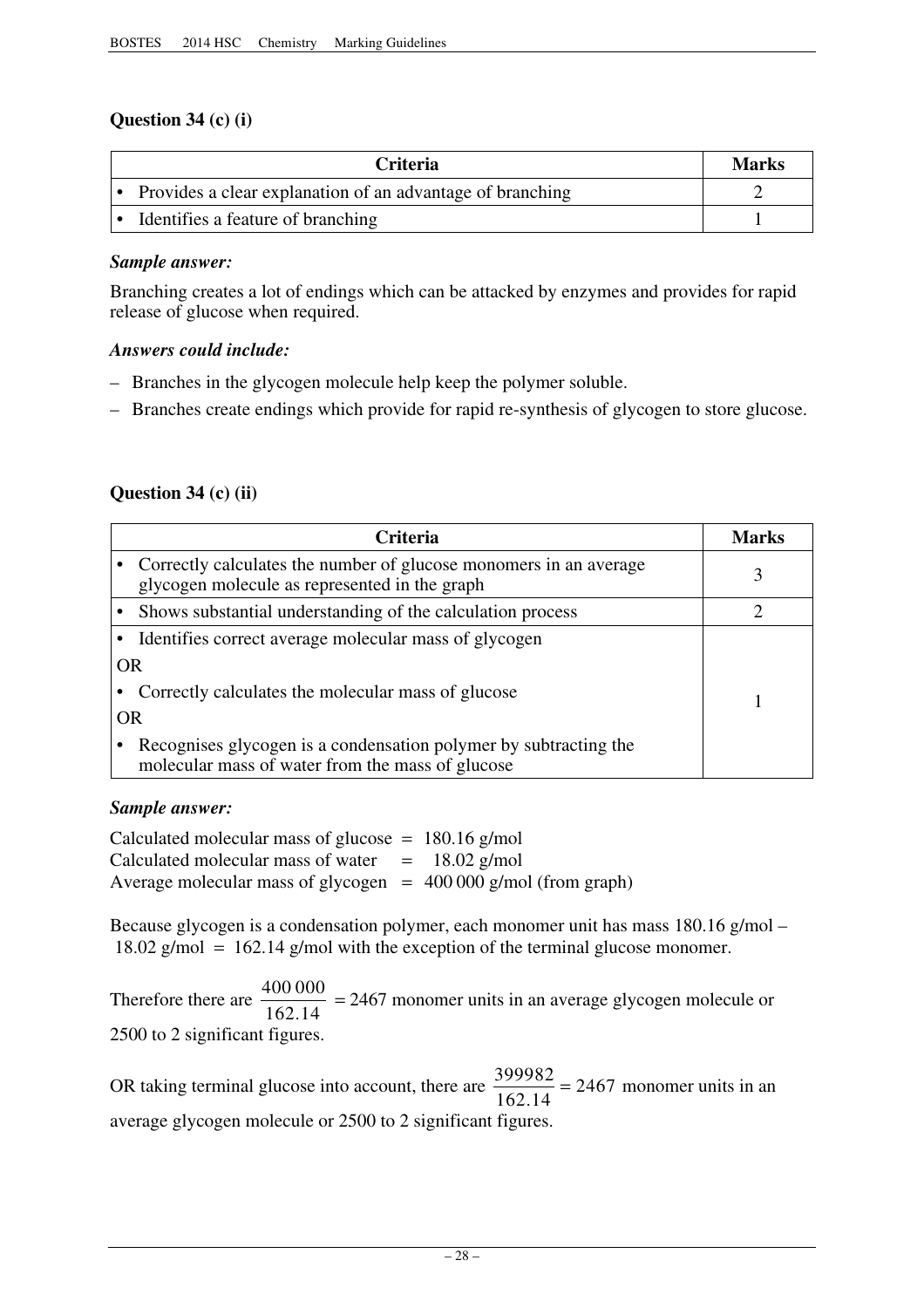# **Question 34 (d) (i)**

| <b>Criteria</b>                   | <b>Marks</b> |
|-----------------------------------|--------------|
| Identifies the essential features |              |
| Identifies ONE essential feature  |              |

# *Sample answer:*

Fatty acids have a long hydrocarbon chain and a COOH group at one end which should be included.

# *Answers could include:*

- Hydrocarbon chain of unsaturated fatty acids will include double bonds between two or more carbon atoms.
- The number of double bonds will affect the flexibility of the hydrocarbon chain.
- The COOH group will lose a  $H^+$  when it ionises

# **Question 34 (d) (ii)**

|    | <b>Criteria</b>                  | <b>Marks</b> |
|----|----------------------------------|--------------|
|    | Describes TWO limitations        |              |
|    | Describes ONE limitation         |              |
| OR |                                  |              |
|    | Identifies TWO limitations       |              |
|    | <b>Identifies ONE limitation</b> |              |

# *Sample answer:*

The limitations of molecular models include: a model is usually a fixed structure with atoms set in fixed positions whereas data suggests the relationship between atoms in a molecule is dynamic and atoms move. Secondly, bond lengths are fixed by rods between atoms, though it is recognised that the distances between atoms shift and bonds are not solid rod-like structures.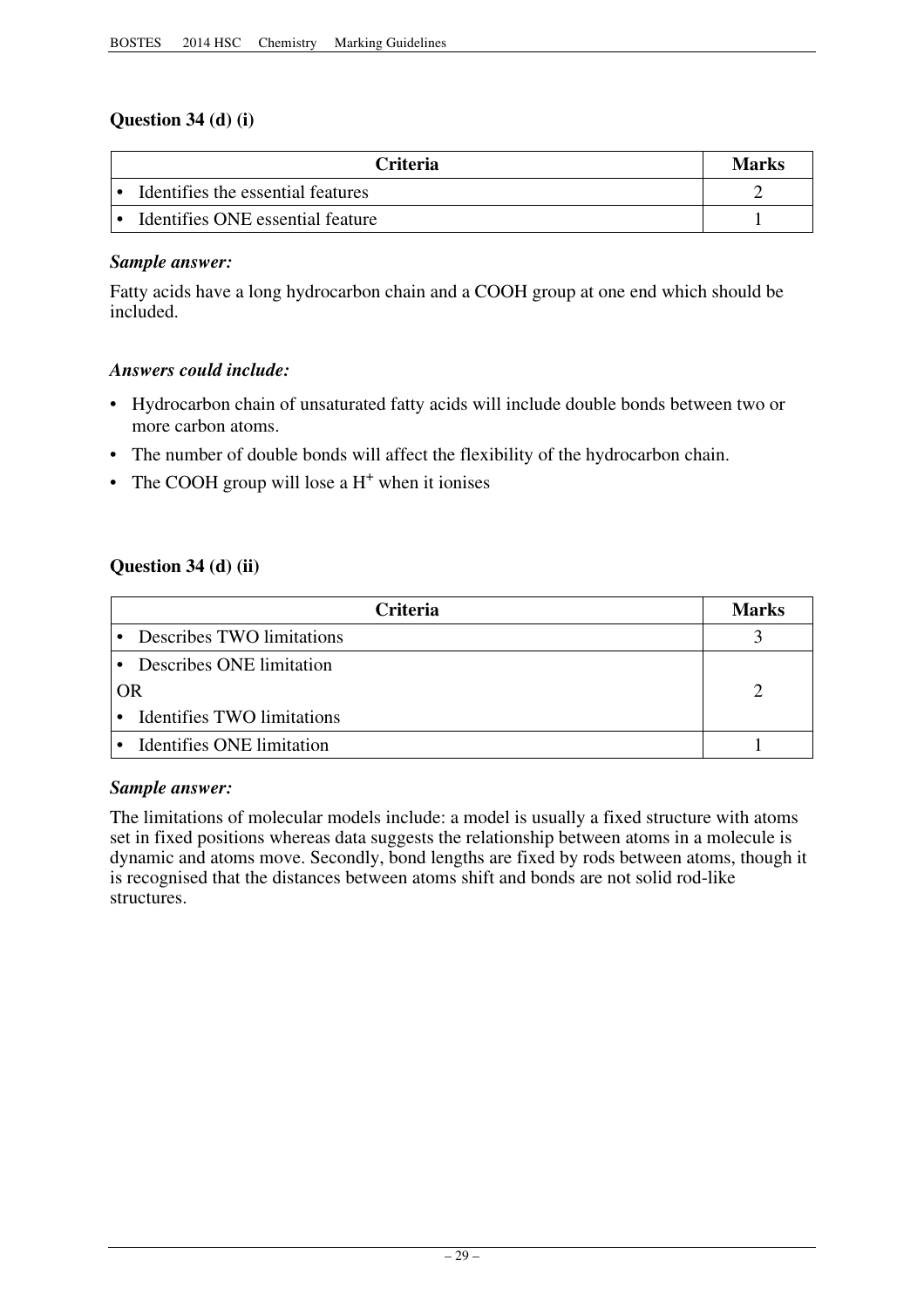# **Question 34 (e)**

| Criteria                                                                                                               | <b>Marks</b> |
|------------------------------------------------------------------------------------------------------------------------|--------------|
| Demonstrates a thorough understanding of how energy production is<br>carried out in mitochondria                       |              |
| Clearly relates mitochondria damage to ATP production and reduced<br>energy output of the cell                         | 7            |
| Provides a coherent and concise response with no irrelevant, extraneous<br>information                                 |              |
| Demonstrates a good understanding of how energy production is carried<br>out in mitochondria                           | 6            |
| Links mitochondrial damage to changes in production and reduced energy<br>output of the cell                           |              |
| Demonstrates a sound understanding of the biochemical pathways<br>releasing energy in the cell and in the mitochondria | $4 - 5$      |
| Demonstrates some understanding of the biochemical pathways releasing<br>energy in the cell                            | $2 - 3$      |
| Provides some relevant information                                                                                     |              |

# *Sample answer:*

Production of energy in a cell relies on cellular respiration where breakdown of a molecule of glucose results in the production of 38 molecules of ATP.

 $C_6H_{12}O_6 + 6O_2 \rightarrow 6CO_2 + 6H_2O +$  energy

Respiration can be divided into three stages: glycolysis which occurs in the cytoplasm, the TCA (Krebs) cycle and oxidative phosphorylation both of which occur in the mitochondria.

The TCA cycle and oxidative phosphorylation produce most of the ATP from one glucose molecule, and therefore if these stages are not working properly due to mitochondrial damage, ATP production will be severely reduced.

In the TCA cycle, the carbon–carbon bonds and the carbon–hydrogen bonds are oxidised to produce ATP and two high energy compounds NADH and FADH<sub>2</sub> which are later oxidised to release their energy during oxidative phosphorylation (electron transport chain), finally producing 36 molecules of ATP.

Thus, damage to mitochondria may damage the ability of a cell to complete the TCA cycle and successfully feed high energy compounds into oxidative phosphorylation, or compromise enzymes responsible for catalysing oxidation of NADH or FADH<sub>2</sub>. The result would be reduced energy output of the cell.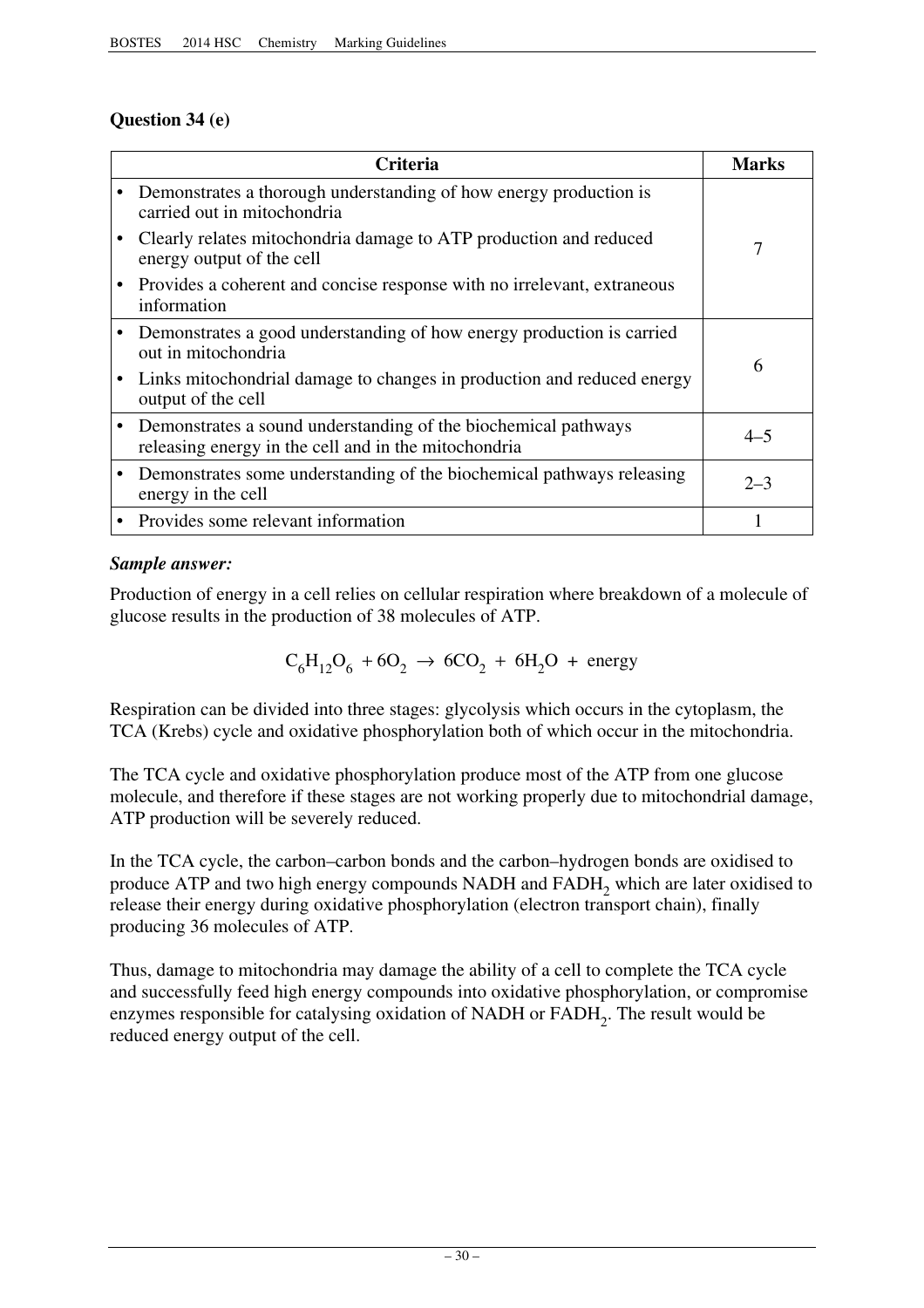# **Question 35 (a)**

|           | <b>Criteria</b>                                                                                                                                                   | Marks |
|-----------|-------------------------------------------------------------------------------------------------------------------------------------------------------------------|-------|
|           | Explains the trend, with specific reference to the larger increase between<br>third and fourth ionisation being related to the number of outer shell<br>electrons |       |
|           | Identifies the general increasing trend in energy and the significantly<br>higher increase between the third and fourth ionisation                                |       |
| <b>OR</b> |                                                                                                                                                                   |       |
|           | Explains one of the above features of the trend                                                                                                                   |       |
|           | • Identifies a feature of the trend                                                                                                                               |       |

# *Sample answer:*

The ionisation energies for aluminium increase as successive electrons are removed.

Of particular note is the significantly higher increase between the third and fourth ionisation. The higher fourth ionisation energy indicates this electron being removed from an inner shell, confirming aluminium has three outer shell electrons.

# **Question 35 (b) (i)**

| <b>Criteria</b>                                                | Marks |
|----------------------------------------------------------------|-------|
| • Outlines how pigments are prepared and applied to cave walls |       |
| Identifies how a pigment is prepared or applied to cave walls  |       |

# *Sample answer:*

After obtaining a pigment from ochres or charcoal, prepare the pigment by mixing it with a suitable medium such as wax, resin or gum to form a paint that can be brushed on to a cave wall.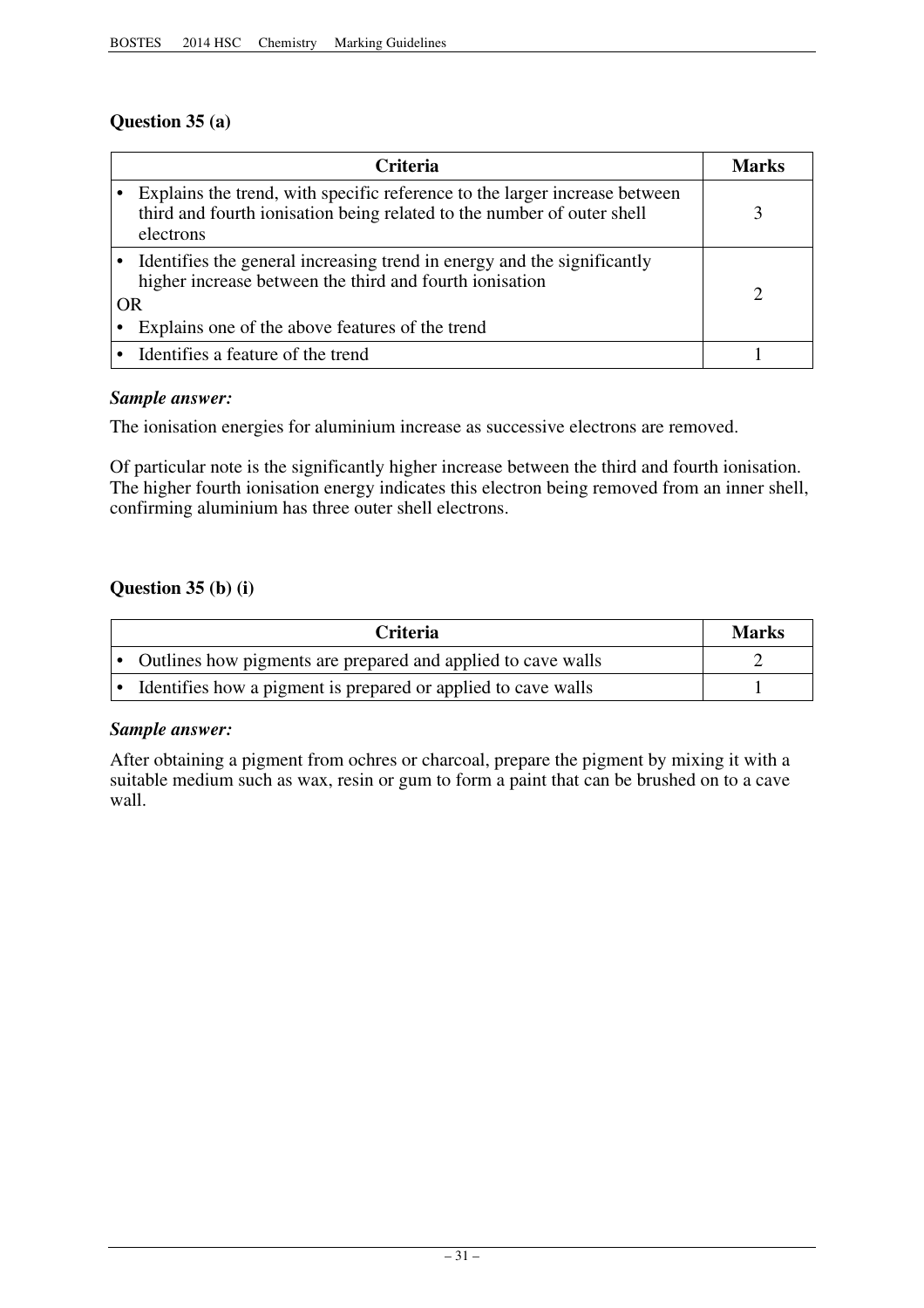# **Question 35 (b) (ii)**

| <b>Criteria</b>                                                                                                   | Marks |
|-------------------------------------------------------------------------------------------------------------------|-------|
| Describes the chemical composition and respective colour of three<br>pigments used by Aboriginal people           |       |
| Describes the chemical composition of three pigments used by Aboriginal<br>people<br><b>OR</b>                    |       |
| Describes the chemical composition and respective colour of two<br>pigments used by Aboriginal people             |       |
| Provides some relevant information about colours or chemical<br>composition of pigments used by Aboriginal people |       |

# *Sample answer:*

Aboriginal people used earth colours extensively including red, yellow, black and white. The chemical composition of these pigments include hydrated iron oxides (red), aluminium silicon oxide (white) and manganese dioxide (black).

# **Question 35 (c) (i)**

| <b>Criteria</b>                                                                                                         | <b>Marks</b> |
|-------------------------------------------------------------------------------------------------------------------------|--------------|
| Writes a valid configuration identifying the removal of three electrons and<br>the orbitals from which they are removed |              |
| Identifies that three electrons are removed                                                                             |              |

# *Sample answer:*



# *Answers could include:*

 $1s^2$   $2s^2$   $2p^6$   $3s^2$   $3p^6$   $3d^1$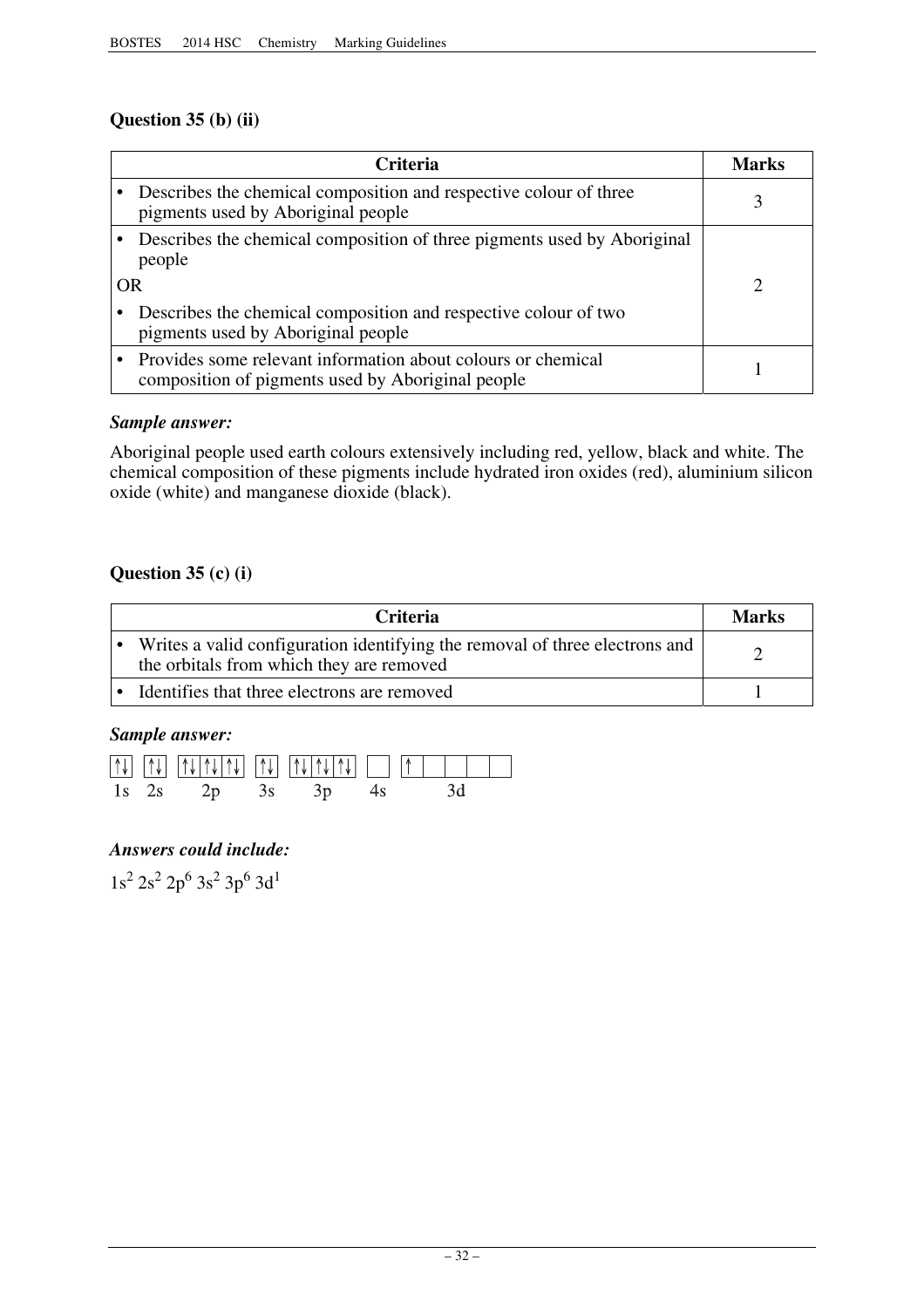# **Question 35 (c) (ii)**

|           | <b>Criteria</b>                                                                                           | Marks |
|-----------|-----------------------------------------------------------------------------------------------------------|-------|
|           | Explains why II and III are invalid with reference to the electrons in the<br>corresponding configuration |       |
|           | Identifies a reason for both states                                                                       |       |
| <b>OR</b> |                                                                                                           |       |
|           | • Provides an explanation for either state II or state III                                                |       |
|           | Identifies a reason                                                                                       |       |

# *Sample answer:*

II violates the Pauli exclusion principle as the electrons in the 4s sub-shell have the same set of Quantum numbers.

III violates Hund's rule as the 3d electrons are paired in an orbital while empty orbitals remain.

# **Question 35 (d) (i)**

| <b>Criteria</b>                               | <b>Marks</b> |
|-----------------------------------------------|--------------|
| Outlines a valid procedure                    |              |
| Identifies some features of a valid procedure |              |

# *Sample answer:*

Chromium is a transition metal that can investigated. This involves heating a solution of dichromate ions dissolved in ethanol. The procedure relies upon observation of any colour change.

# **Question 35 (d) (ii)**

| <b>Criteria</b>                         | <b>Marks</b> |
|-----------------------------------------|--------------|
| Describes TWO limitations               |              |
| • Describes ONE limitation              |              |
| OR                                      |              |
| Identifies TWO limitations<br>$\bullet$ |              |
| <b>Identifies ONE limitation</b>        |              |

# *Sample answer:*

The colour change may not be visible due to reagents obscuring the change. The colour change does not confirm the actual oxidation state, simply that it is changing.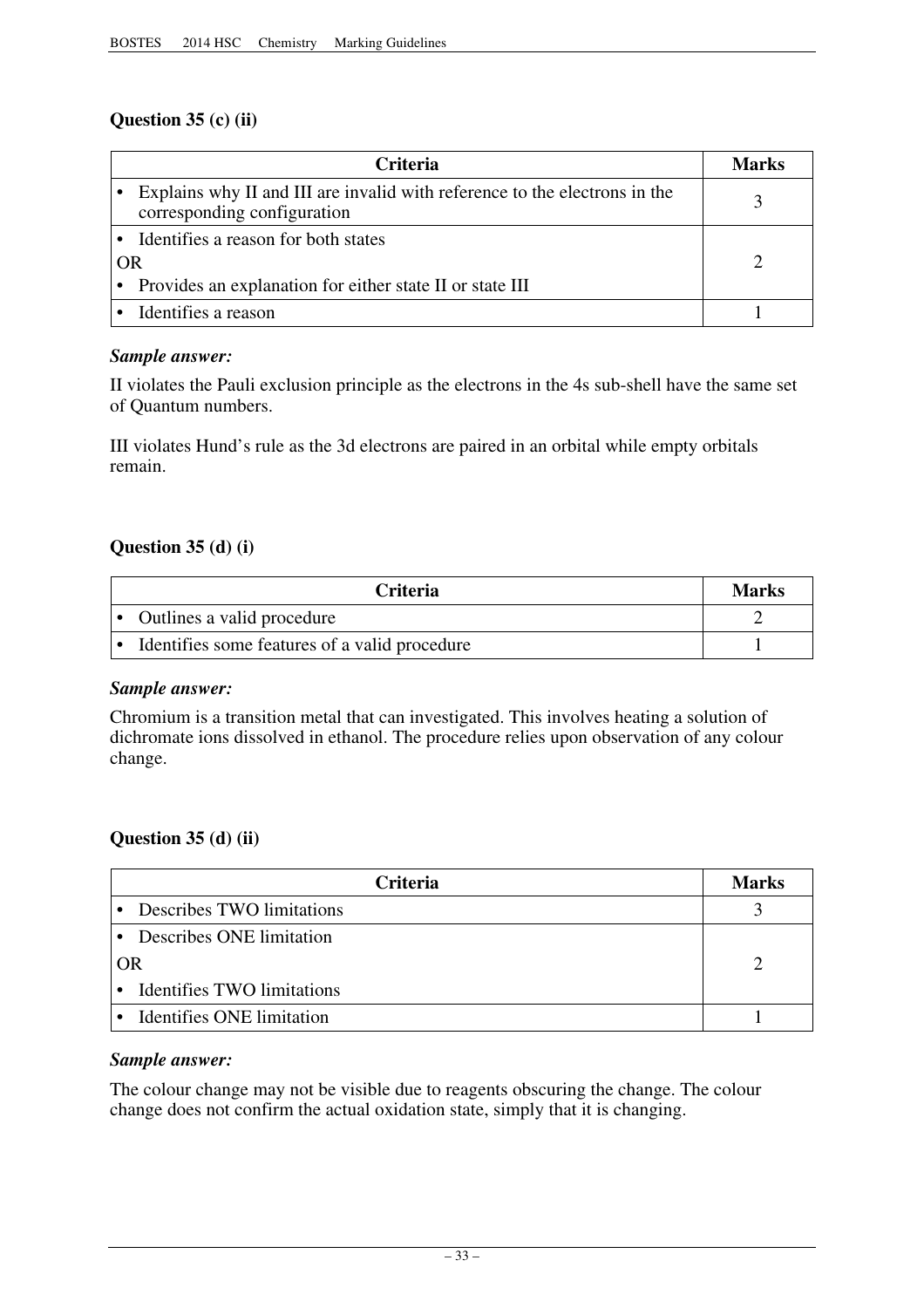# **Question 35 (e)**

| Criteria                                                                                  | <b>Marks</b> |
|-------------------------------------------------------------------------------------------|--------------|
| Demonstrates a thorough understanding of the relationship between<br>electrons and colour |              |
| Clearly relates the energy levels of electrons to colours observed                        | 7            |
| Provides a coherent and concise response with no irrelevant, extraneous<br>information    |              |
| Demonstrates a good understanding of the relationship between electrons<br>and colour     | 6            |
| Links the energy levels of electrons to colours observed                                  |              |
| Demonstrates a sound understanding of the relationship between electrons<br>and colour    | $4 - 5$      |
| Outlines how energy levels of electrons affect colours observed                           |              |
| Demonstrates some understanding of the relationship between electrons<br>and colour       | $2 - 3$      |
| • Provides some relevant information                                                      |              |

# *Sample answer:*

Electrons are important for determining colours. This is due to the orbitals that electrons can move between having different energy levels. Electrons in lower energy orbitals can absorb energy of a particular wavelength and move to a higher energy level, while electrons in higher energy levels can emit energy when moving to lower levels.



In an absorption process, the colour observed is the complement of the colour corresponding to the wavelength absorbed.

In an emission process, the colour observed corresponds to the energy of the emitted photons. This colour is observed as electrons return to lower energy levels, emitting quanta of energy. Higher energy transitions correspond to the colour blue, lower energy corresponds to red.

The role of electrons is of particular importance in determining the colour of transition metals. Particular transition metals exist as a range of colours depending on their oxidation states. This is due to the different arrangement of filled and unfilled orbitals.

Electrons also determine the colour of ions in flame tests. This is also due to the release of energy as electrons move to lower energy levels.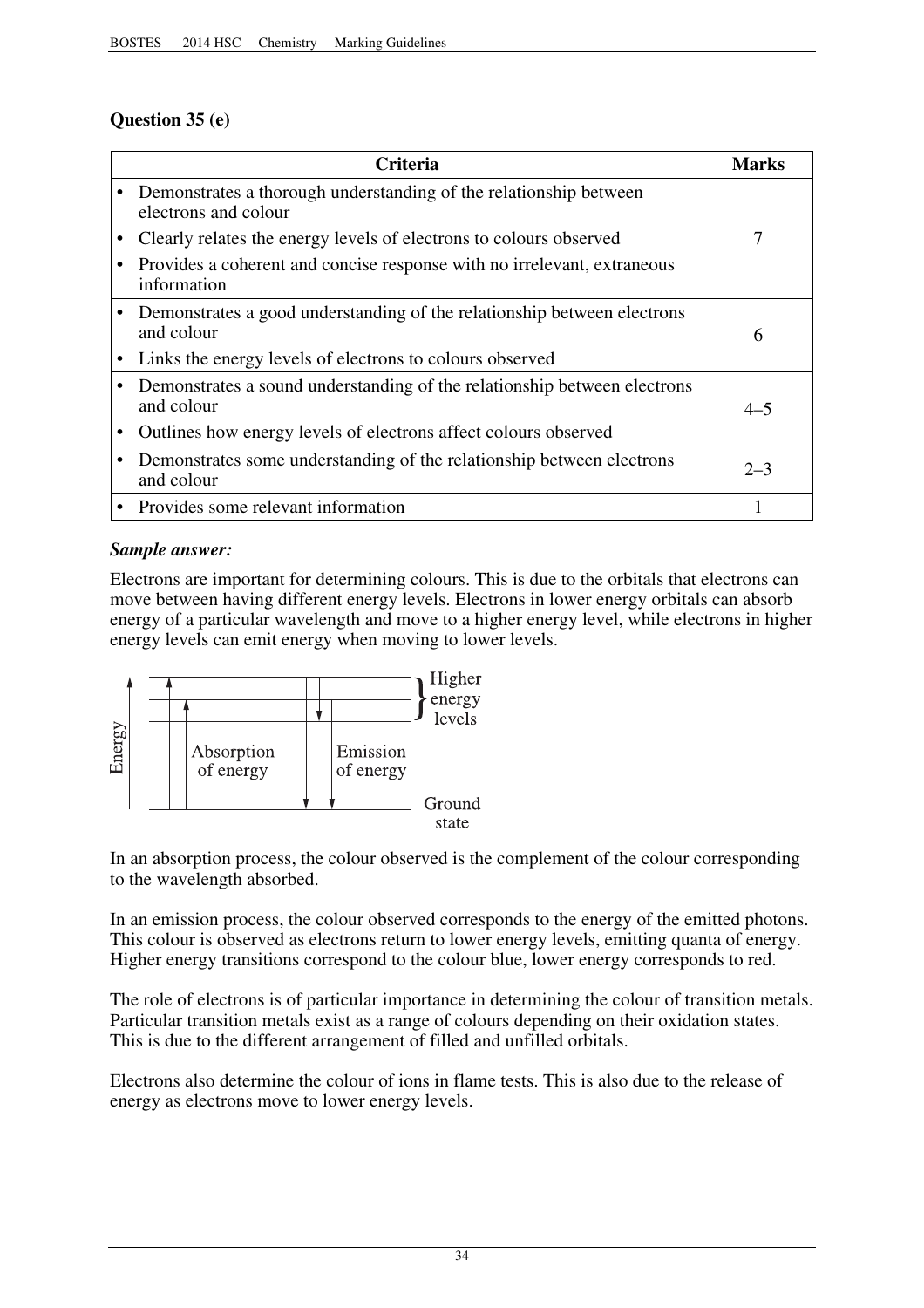# **Question 36 (a)**

| <b>Criteria</b>                                                     | <b>Marks</b> |
|---------------------------------------------------------------------|--------------|
| • Explains TWO errors                                               |              |
| • Identifies $error(s)$ and/or possible consequence(s)              |              |
| $\bullet$ Identifies an error or a possible consequence of an error |              |

# *Sample answer:*

The forensic scientist is not wearing gloves and their hair is out and uncovered. These errors could result in contamination of the sample which makes the sample's integrity questionable.

# *Answers could include:*

Risk of infection for the scientist

# **Question 36 (b) (i)**

| <b>Criteria</b>                                          | Marks |
|----------------------------------------------------------|-------|
| • Correctly draws BOTH products                          |       |
| Correctly draws one product                              |       |
| <b>OR</b>                                                |       |
| Provides substantially correct drawings of both products |       |
| <b>OR</b>                                                |       |
| Provides the names of both products                      |       |



# **Question 36 (b) (ii)**

|    | <b>Criteria</b>                                                                                                                            | Marks |
|----|--------------------------------------------------------------------------------------------------------------------------------------------|-------|
|    | Describes how protein hydrolysis is used in forensic analysis including a<br>relevant technique and the information that would be obtained |       |
|    | Identifies a technique that could be used and how it would be useful                                                                       |       |
|    | States ONE way in which protein hydrolysis can be useful in forensic<br>analysis                                                           |       |
| OR |                                                                                                                                            |       |
|    | Identifies a relevant technique that could be used in forensic analysis                                                                    |       |

# *Sample answer:*

By breaking down proteins into amino acids, electrophoresis can be carried out on the sample, using different buffers to identify the amino acids in the sample and so identify the protein and/or where it originated.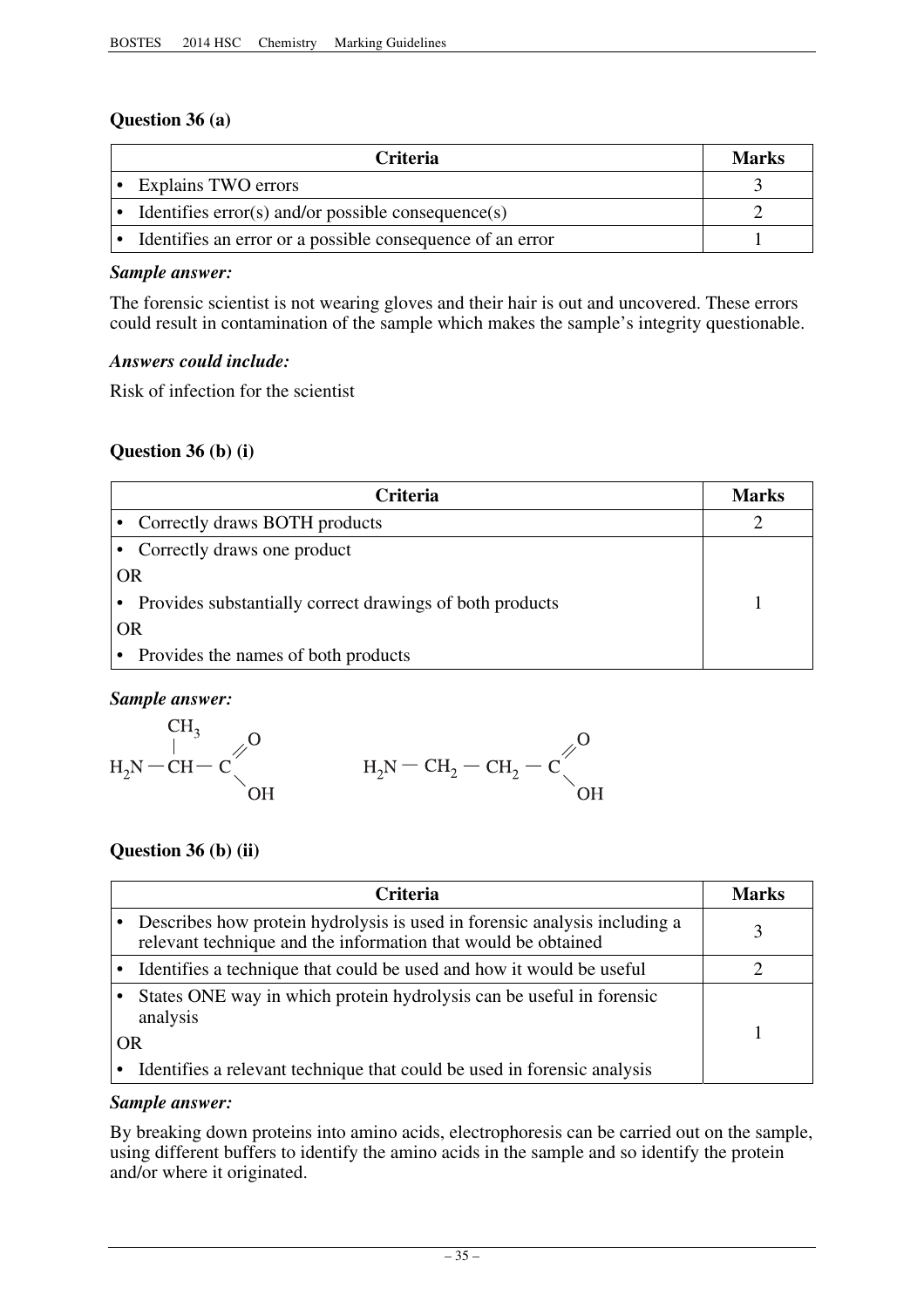# **Question 36 (c) (i)**

|    | Criteria                                                                                  | Marks |
|----|-------------------------------------------------------------------------------------------|-------|
|    | Correctly identifies the unknown substance with justification using the<br>table provided |       |
|    | • Correctly identifies the unknown substance                                              |       |
| OR |                                                                                           |       |
|    | Shows some understanding of using the table to identify the unknown<br>substance          |       |

# *Sample answer:*

Cocaine – because all the fragments are contained within the sample spectrum.

# **Question 36 (c) (ii)**

| <b>Criteria</b> |                                                                                                     |  |  |
|-----------------|-----------------------------------------------------------------------------------------------------|--|--|
|                 | Describes the benefits and/or application(s) of mass spectrometry in<br>analysing forensic evidence |  |  |
|                 | Identifies application(s) and/or benefit(s) of mass spectrometry                                    |  |  |
|                 | OR                                                                                                  |  |  |
|                 | Describes an application or a benefit of mass spectrometry                                          |  |  |
|                 | Identifies an application of mass spectrometry                                                      |  |  |
| OR              |                                                                                                     |  |  |
|                 | Identifies a benefit of using mass spectrometry                                                     |  |  |

# *Sample answer:*

Mass spectrometry is highly accurate and requires only a small amount for analysis. MS can be combined with gas chromatography where the GC–MS 'fingerprint' allows the sample to be analysed and compared to reference samples for definitive identification. For example, detecting the source of an oil spill by comparing with oil sources.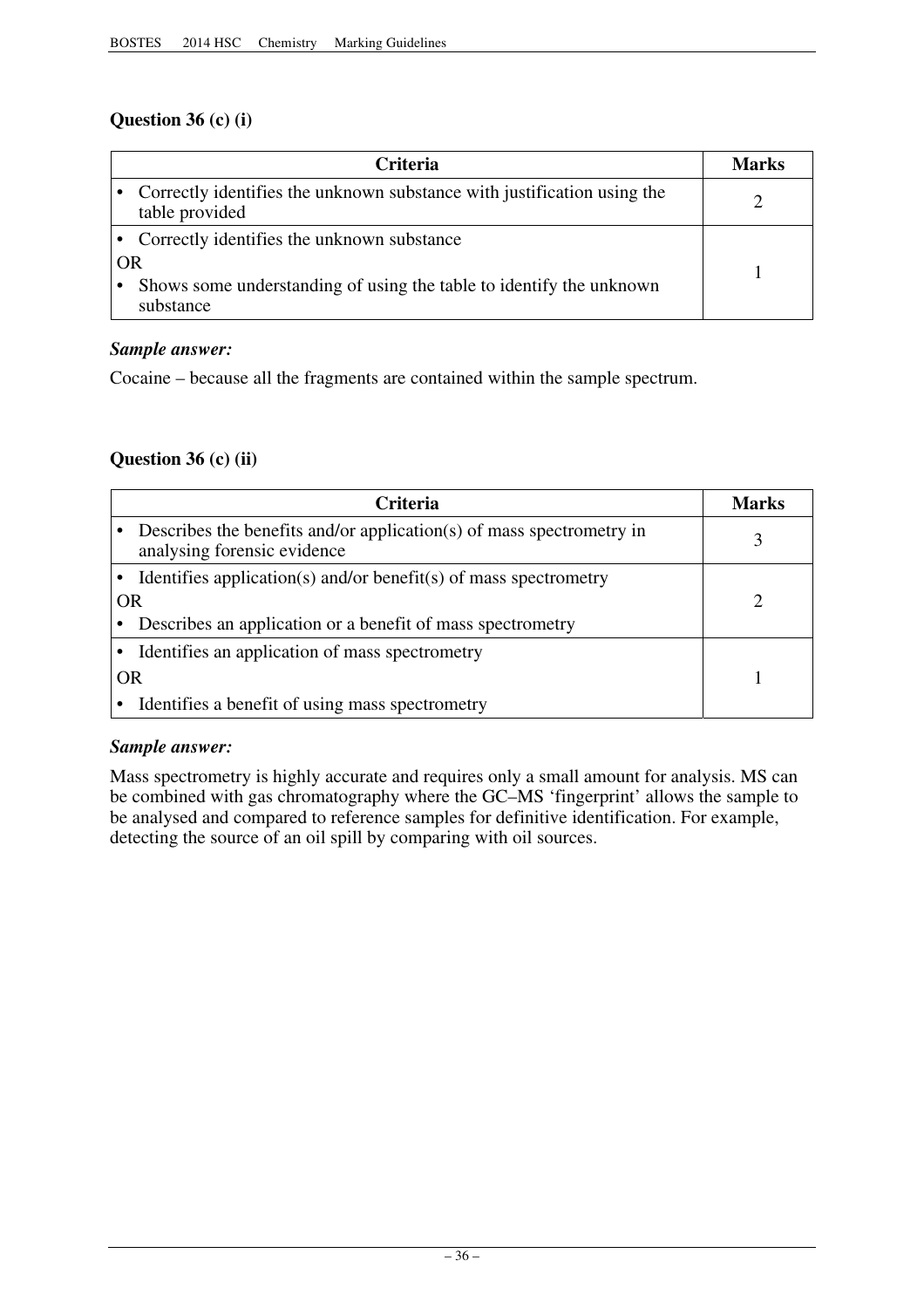# **Question 36 (d) (i)**

| <b>Criteria</b>                                                                                             | <b>Marks</b> |
|-------------------------------------------------------------------------------------------------------------|--------------|
| Outlines a valid procedure identifying the mixture to be separated, the<br>solvent and the stationary phase |              |
| Identifies some features of a valid procedure                                                               |              |

# *Sample answer:*

Take a handful of spinach leaves and grind in a pestle and mortar with about 10mL acetone. Filter and use a capillary tube to place a concentrated spot of the filtrate 2 cm from the bottom of a long strip of filter paper. Place 20mL of a suitable solvent (ethanol, petroleum ether, water etc) in the bottom of a 100mL measuring cylinder. Place the filter paper in the measuring cylinder so that only 1 cm of the bottom of the filter paper is in the solvent. Allow the solvent to move up the filter paper until it reaches the top. Remove, dry and observe separation.

# **Question 36 (d) (ii)**

|    | <b>Marks</b>                      |  |  |  |  |
|----|-----------------------------------|--|--|--|--|
|    | Describes TWO limitations         |  |  |  |  |
|    | Describes ONE limitation          |  |  |  |  |
| OR |                                   |  |  |  |  |
|    | <b>Identifies TWO limitations</b> |  |  |  |  |
|    | Identifies ONE limitation         |  |  |  |  |

# *Sample answer:*

This procedure separates the different pigments in a mixture but does not actually identify what the pigments are, therefore no qualitative analysis can be done. The procedure does not allow determination of how much of each pigment is in the mixture therefore no quantitative analysis can be done.

# *Answers could include:*

- Limitations on the types of solvents
- Reproducibility
- Resolution of the separation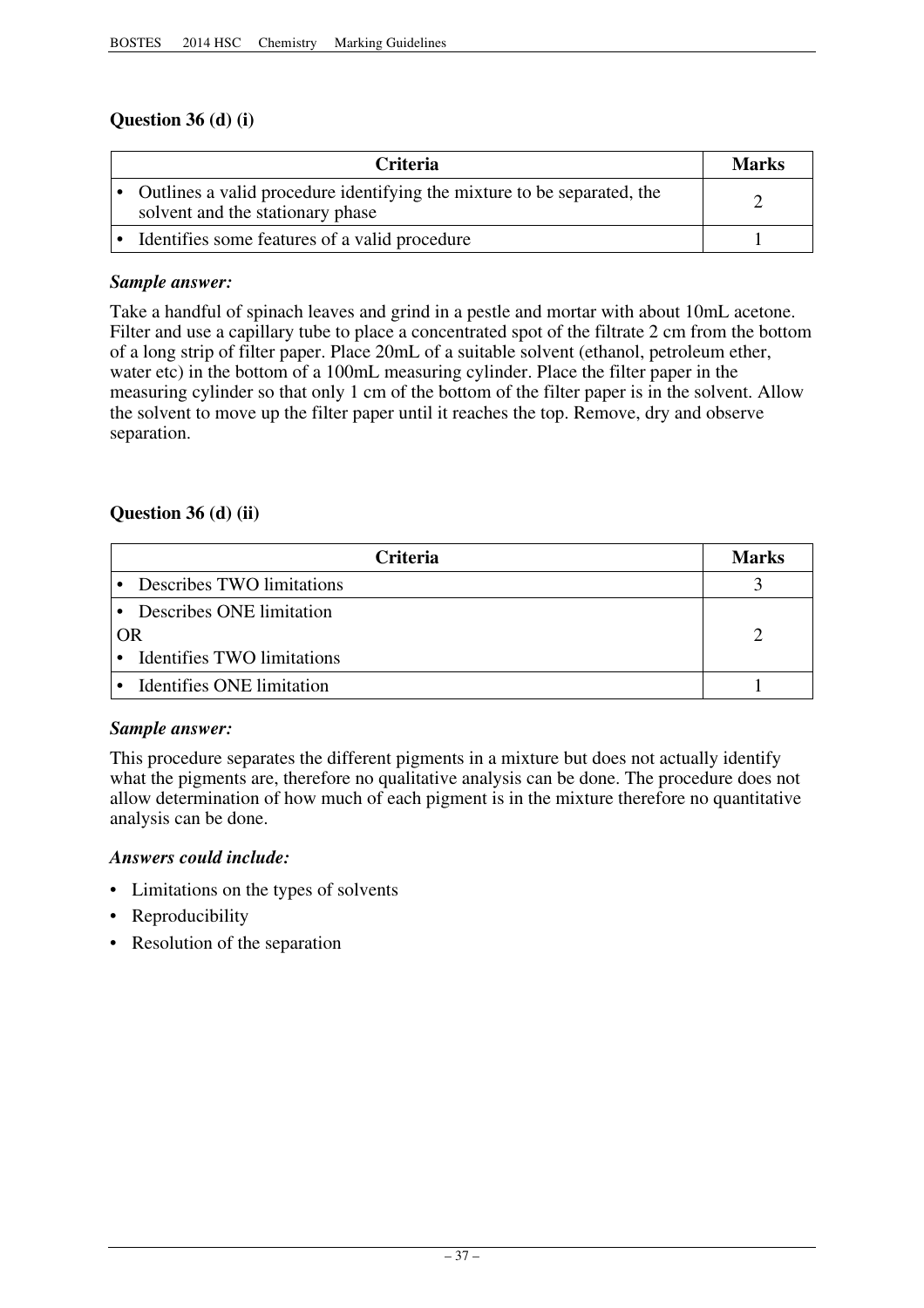# **Question 36 (e)**

| <b>Criteria</b>                                                                                                                             |         |  |  |  |
|---------------------------------------------------------------------------------------------------------------------------------------------|---------|--|--|--|
| Demonstrates a thorough understanding of the principles related to<br>evidence collection and analysis, and the limitations of DNA evidence | 7       |  |  |  |
| Provides a coherent and concise response with no irrelevant, extraneous<br>information                                                      |         |  |  |  |
| Demonstrates a good understanding of the principles related to evidence<br>collection and analysis, and the limitations of DNA evidence     | 6       |  |  |  |
| • Demonstrates a sound understanding of evidence collection and analysis,<br>and the limitations of DNA evidence                            | $4 - 5$ |  |  |  |
| Demonstrates some understanding of evidence collection and/or the<br>limitations of DNA evidence                                            | $2 - 3$ |  |  |  |
| • Provides some relevant information                                                                                                        |         |  |  |  |

# *Sample answer:*

There are several reasons why DNA evidence may be challenged. DNA evidence could be contaminated during collection or analysis if the crime scene examiner or analyst do not follow the appropriate guidelines. This will affect the interpretation of the results. The evidence could also be challenged if the chain of custody is compromised at any stage.

Further challenges may involve the confidence or likelihood of a match. The procedure of DNA analysis focuses on the non-coding (introns) DNA sequences. These vary between individuals, but will be similar if people are related. In the case of identical twins identical introns exist giving rise to identical DNA profiles. If the accused person has an identical twin the evidence is likely to be challenged.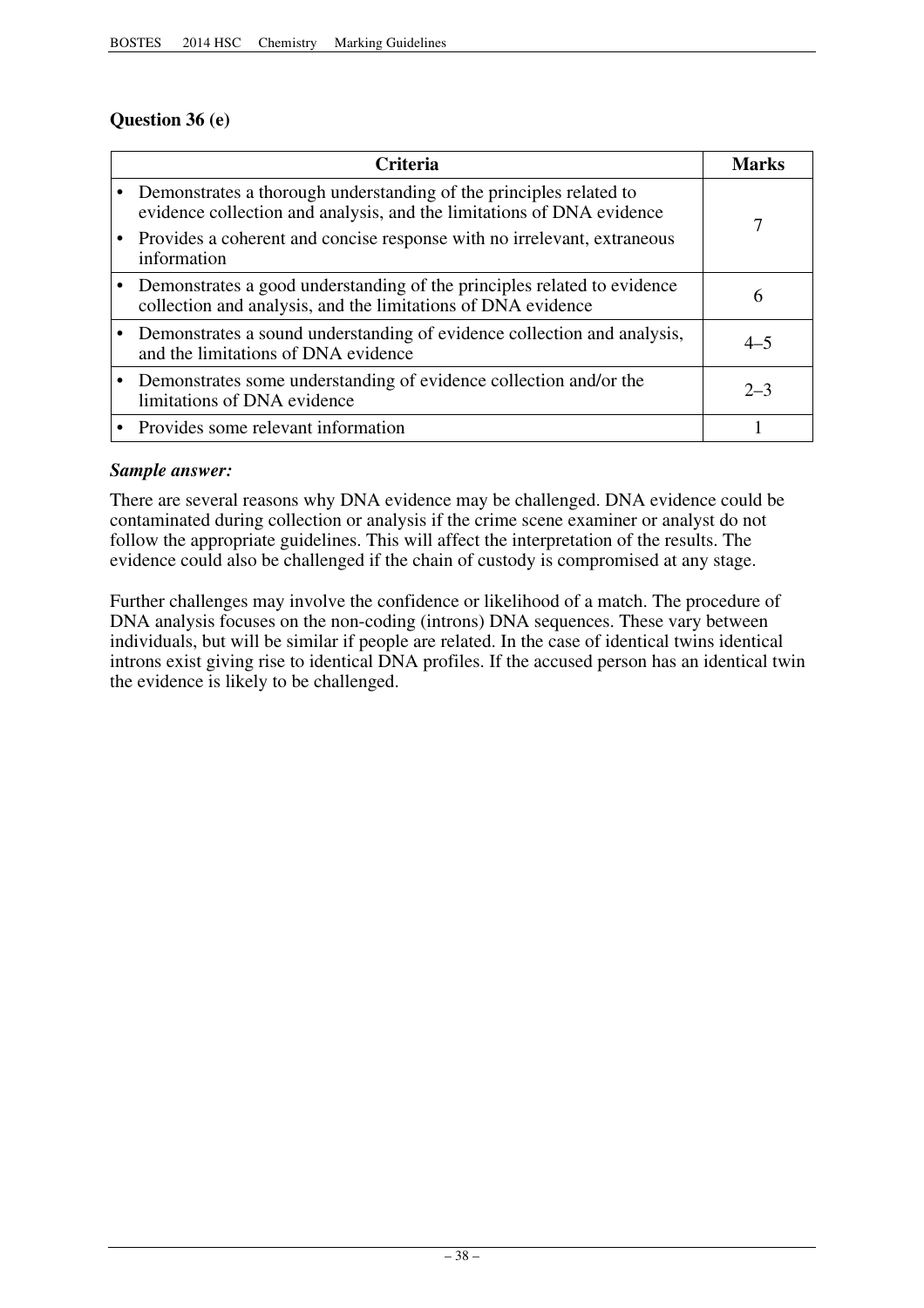# **Chemistry**  2014 HSC Examination Mapping Grid

#### **Section I Part A**

| Question       | <b>Marks</b> | <b>Content</b>                  | <b>Syllabus outcomes</b>                             |
|----------------|--------------|---------------------------------|------------------------------------------------------|
| 1              | $\mathbf{1}$ | 9.2.1.2.2                       | H9                                                   |
| $\overline{2}$ | $\mathbf{1}$ | 9.4.4.2.1, 9.4.4.2.3            | H <sub>4</sub>                                       |
| 3              | 1            | 9.4.4.2.9                       | H <sup>9</sup>                                       |
| $\overline{4}$ | $\mathbf{1}$ | 9.3.4.2.1, 9.3.4.2.2            | H1, H2                                               |
| 5              | $\mathbf{1}$ | 9.2.1.2.5, 9.2.1.3.1            | H8, H9                                               |
| 6              | $\mathbf{1}$ | 9.4.5.3.1, 9.4.5.3.2, 9.4.5.2.1 | H <sub>4</sub> , H <sub>12.4</sub> , H <sub>14</sub> |
| 7              | $\mathbf{1}$ | 9.3.1.3.3, 9.3.1.2.2            | H <sub>2</sub> , H <sub>4</sub> , H <sub>14</sub>    |
| 8              | $\mathbf{1}$ | 9.3.3.2.4, 9.3.3.3.4            | H10                                                  |
| 9              | $\mathbf{1}$ | 9.4.4.2.9                       | H <sup>9</sup>                                       |
| 10             | $\mathbf{1}$ | 9.3.4.2.3                       | H8, H10                                              |
| 11             | $\mathbf{1}$ | 9.4.4.2.4, 9.4.4.2.5            | H6, H13.1d, H13.1e, H14.3b                           |
| 12             | $\mathbf{1}$ | 9.3.3.2.5, 9.3.3.2.7            | H10                                                  |
| 13             | $\mathbf{1}$ | 9.4.2.2.3, 9.4.2.2.9            | H <sub>8</sub>                                       |
| 14             | $\mathbf{1}$ | 9.3.3.2.5, 9.3.3.3.7            | H12.4b                                               |
| 15             | 1            | 9.3.2.2.9                       | H10, H12                                             |
| 16             | $\mathbf{1}$ | 9.2.4.2.3                       | H <sub>8</sub>                                       |
| 17             | $\mathbf{1}$ | 9.2.2.2.2, 9.2.2.2.3            | H <sub>9</sub>                                       |
| 18             | $\mathbf{1}$ | 9.2.4.3.4                       | H8, H10                                              |
| 19             | $\mathbf{1}$ | 9.2.3.3.6                       | H7, H11.1c, H11.1d, H12.4b                           |
| 20             | $\mathbf{1}$ | 9.4.2.2.9, 9.4.2.2.6            | H7, H8, H10, H14.1a, H14.1g                          |

#### **Section I Part B**

| Question | <b>Marks</b> | <b>Content</b>                  | <b>Syllabus outcomes</b> |
|----------|--------------|---------------------------------|--------------------------|
| 21       | 3            | 9.2.5.2.2                       | H4                       |
| 22(a)    | 3            | 9.2.3.3.6                       | H10                      |
| 22(b)    | 3            | 9.2.3.3.6                       | H12, H14                 |
| 23(a)    | 1            | 9.4.5.3.3                       | H4                       |
| 23(b)    | 2            | 9.4.3.3.2, 9.4.5.3.2, 9.4.5.3.3 | H4                       |
| 24       | 5            | 9.4.3.2.1, 9.4.3.3.1            | H11                      |
| 25(a)    | 2            | 9.4.1.2.3                       | H12                      |
| 25(b)    | 2            | 9.4.1.2.3                       | H9, H10                  |
| 26(a)    | 1            | 9.3.5.3.1                       | H9, H11                  |
|          |              | 9.3.5.2.2                       |                          |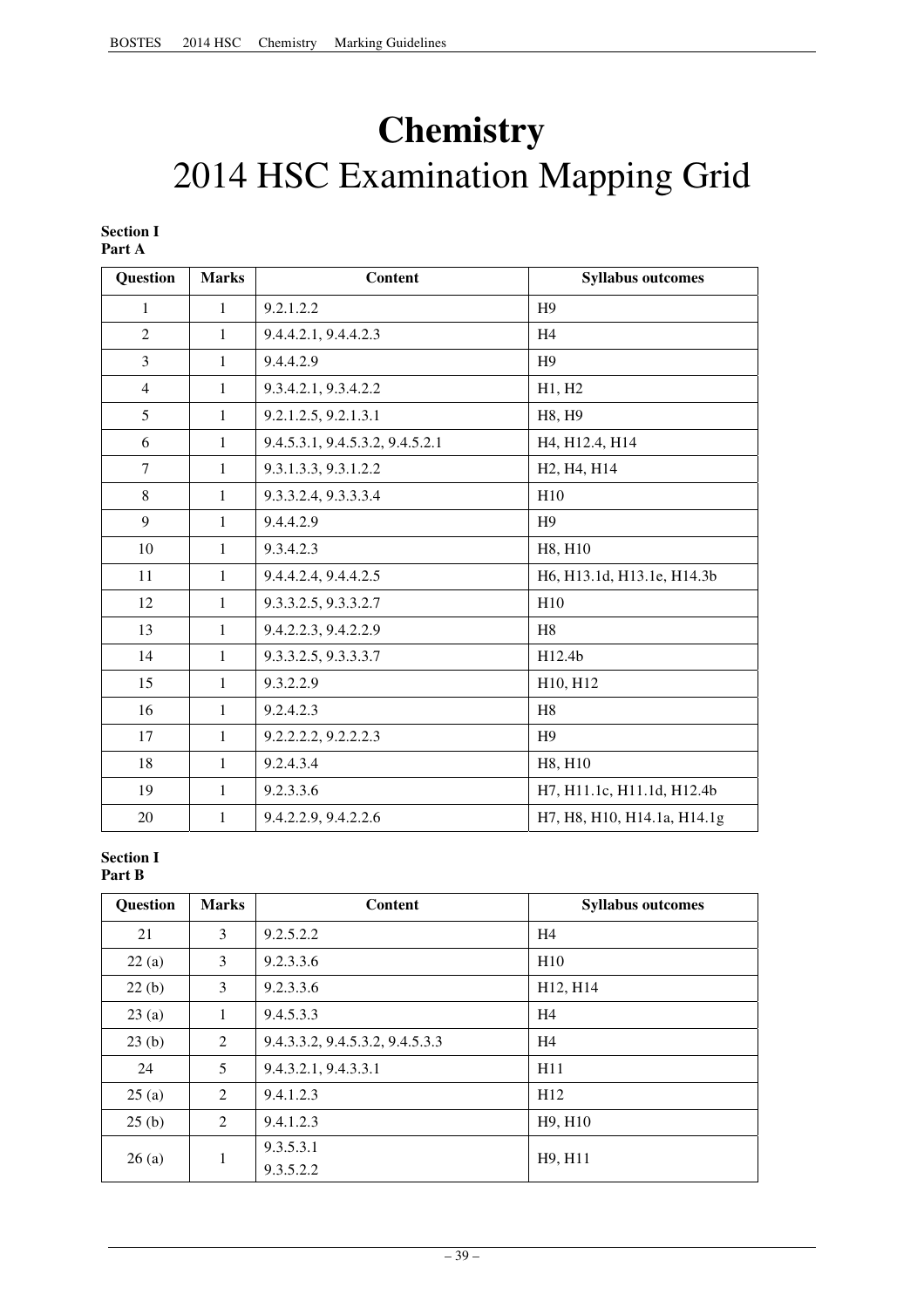| <b>Question</b> | <b>Marks</b>                | <b>Content</b>                              | <b>Syllabus outcomes</b>                                                            |
|-----------------|-----------------------------|---------------------------------------------|-------------------------------------------------------------------------------------|
| 26(b)           | 5                           | 9.3.5.3.1                                   | H <sub>9</sub> , H <sub>11</sub>                                                    |
| 27(a)           | 2                           | 9.4.2.2.6, 9.4.5.2.1                        | H8, H14                                                                             |
| 27(b)           | $\overline{4}$              | 9.4.5.2.1, 9.4.3.2.2                        | H <sub>4</sub> , H <sub>11</sub> , H <sub>12</sub>                                  |
| 28(a)           | $\mathcal{D}_{\mathcal{L}}$ | 9.2.4.2.4                                   | H <sub>6</sub>                                                                      |
| 28(b)           | 3                           | 9.2.4.3.4                                   | H <sub>10</sub>                                                                     |
| 29              | 5                           | 9.3.2.2.6, 9.3.2.2.7, 9.3.2.2.8, 9.3.2.2.10 | H <sub>11</sub> , H <sub>2</sub> , H <sub>4</sub> , H <sub>13</sub>                 |
| 30(a)           | 1                           | 9.3.4.3.3                                   | H10                                                                                 |
| 30(b)           | 4                           | 9.3.4.3.3, 9.3.2.2.1, 9.3.2.2.5             | H10, H12, H14                                                                       |
| 31              | 7                           | $9.2.3.2.1.3.4.6.8; 9.2.3.3.1 - 6$          | H <sub>1</sub> , H <sub>3</sub> , H <sub>4</sub> , H <sub>8</sub> , H <sub>13</sub> |

#### **Section II**

| Question              | <b>Marks</b>   | <b>Content</b>                                   | <b>Syllabus outcomes</b>        |
|-----------------------|----------------|--------------------------------------------------|---------------------------------|
| <b>Question</b><br>32 |                | <b>Industrial Chemistry</b>                      |                                 |
| 32(a)                 | 3              | 9.5.3.3.3                                        | H6, H8, H9                      |
| $32(b)$ (i)           | $\overline{c}$ | 9.5.2.2.2.                                       | H8, H9                          |
| $32(b)$ (ii)          | 3              | 9.5.2.3.4                                        | H9, H10                         |
| $32(c)$ (i)           | $\mathfrak 2$  | 9.5.4.2.1                                        | H7, H8                          |
| $32$ (c) (ii)         | 3              | 9.5.4.3.2                                        | H6, H7, H8, H9                  |
| $32$ (d) (i)          | $\overline{c}$ | 9.5.6.3.1                                        | H6-H12                          |
| $32$ (d) (ii)         | 3              | 9.5.6.3.1                                        | H6-H10, H13, H14                |
| 32(e)                 | $\tau$         | 9.5.5.2.3, 9.5.5.2.5, 9.5.5.2.6, 9.5.5.3.5       | H1-H6, H8, H9                   |
| Question<br>33        |                | <b>Shipwrecks, Corrosion and</b><br>Conservation |                                 |
| 33(a)                 | 3              | 9.6.4                                            | H8                              |
| $33(b)$ (i)           | $\mathfrak{2}$ | 9.6.2.2.4                                        | H8, H13                         |
| $33(b)$ (ii)          | 3              | 9.6.2.2.4                                        | H8, H13                         |
| 33 $(c)$ (i)          | $\overline{c}$ | 9.6.7.2.1, 9.6.7.3.1                             | H6, H12, H14                    |
| 33 (c) (ii)           | $\mathfrak{Z}$ | 9.6.7.2.2                                        | H4, H6, H14                     |
| $33$ (d) (i)          | $\mathfrak{2}$ | 9.6.5.3.1                                        | H11                             |
| $33$ (d) (ii)         | 3              | 9.6.5.3.1                                        | H10-H12                         |
| 33(e)                 | $\tau$         | 9.6.3, 9.6.7                                     | H4, H8, H14                     |
| Question<br>34        |                | The Biochemistry of movement                     |                                 |
| 34(a)                 | 3              | 9.7.5.2.3, 9.7.5.2.4                             | H6, H13                         |
| $34(b)$ (i)           | $\overline{2}$ | 9.7.4.2.8, 9.7.4.3.2                             | H6, H9                          |
| $34$ (b) (ii)         | $\mathfrak{Z}$ | 9.7.4.2.4, 9.7.4.2.5, 9.7.4.3.2                  | H <sub>6</sub> , H <sub>9</sub> |
| $34$ (c) (i)          | $\overline{2}$ | 9.7.2.2.3                                        | H6, H8, H9                      |
| $34$ (c) (ii)         | 3              | 9.7.2.2.3                                        | H9, H10                         |
| $34$ (d) (i)          | $\overline{c}$ | 9.7.3.2.1, 9.7.3.3.1                             | H <sup>9</sup>                  |
| $34$ (d) (ii)         | 3              | 9.7.3.3.1                                        | H8, H9, H12                     |